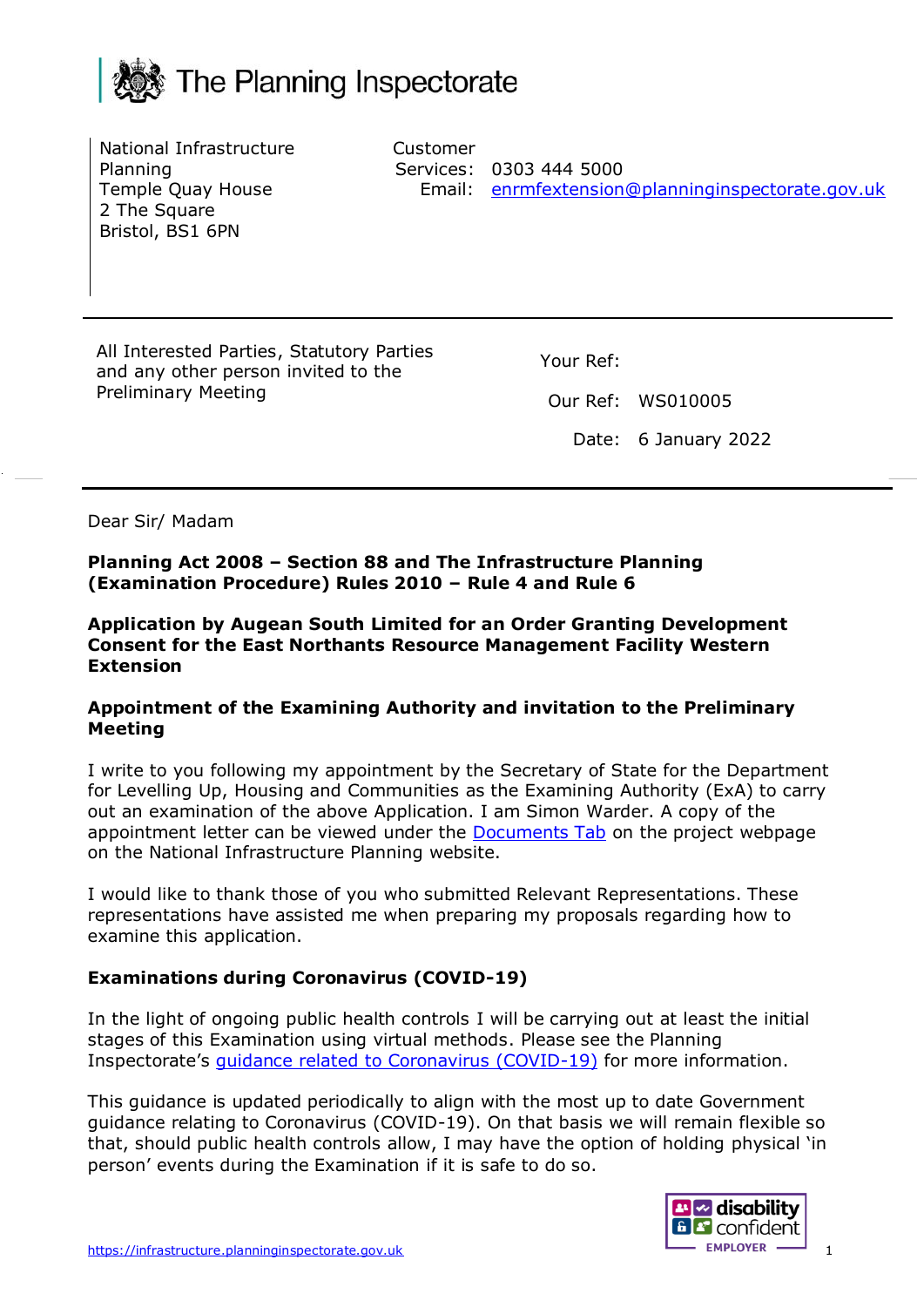If you have received this letter and intend to participate in virtual events held during this Examination, including the virtual Preliminary Meeting, please read the Planning Inspectorate's [Advice Note 8.6: Virtual Examination events](https://infrastructure.planninginspectorate.gov.uk/legislation-and-advice/advice-notes/advice-note-8-6-virtual-examination-events/) carefully. Advice Note 8.6 contains important information about how virtual events will be held and how you can participate.

If you wish to make representations to me about the use of virtual procedures to carry out this Examination, please make them by the **Procedural Deadline A** (25 January 2022) established before the Preliminary Meeting takes place (see **Annex D** of this letter).

### **Invitation to the Preliminary Meeting**

As a recipient of this letter you are invited to the Preliminary Meeting to discuss the procedure for the Examination of this application.

**Date of meeting: Wednesday 2 February 2022 Arrangements Conference: 9:30am Meeting begins: 10:00am Venue: Virtual event (Microsoft Teams)**

### **Purpose of the Preliminary Meeting**

The purpose of the Preliminary Meeting is to enable views to be put to me about how the application should be examined. I cannot hear representations about the merits or disadvantages of the application at the Preliminary Meeting. The merits or disadvantages of the application will only be considered once the Examination starts, which is after the Preliminary Meeting has closed. See **Annex B** of this letter and the Planning Inspectorate's Advice Note 8.3: the [Preliminary Meeting](https://infrastructure.planninginspectorate.gov.uk/legislation-and-advice/advice-notes/advice-note-8-3-influencing-how-an-application-is-examined-the-preliminary-meeting/) for more information.

The agenda for the meeting is at **Annex A** of this letter. This has been set following my Initial Assessment of Principal Issues arising from my reading of the application documents and the Relevant Representations received. The Initial Assessment of Principal Issues is set out in **Annex C** of this letter.

The draft Examination Timetable is set out at **Annex D** of this letter and I wish to hear from you if you consider changes need to be made to the timetable.

### **Attendance at the Preliminary Meeting**

Because participation in a virtual Preliminary Meeting relies on the Planning Inspectorate providing you with a joining link or telephone number in advance, **if you intend to participate you must register by Tuesday 25 January 2022** (see **Procedural Deadline A at Annex D of this letter).** 

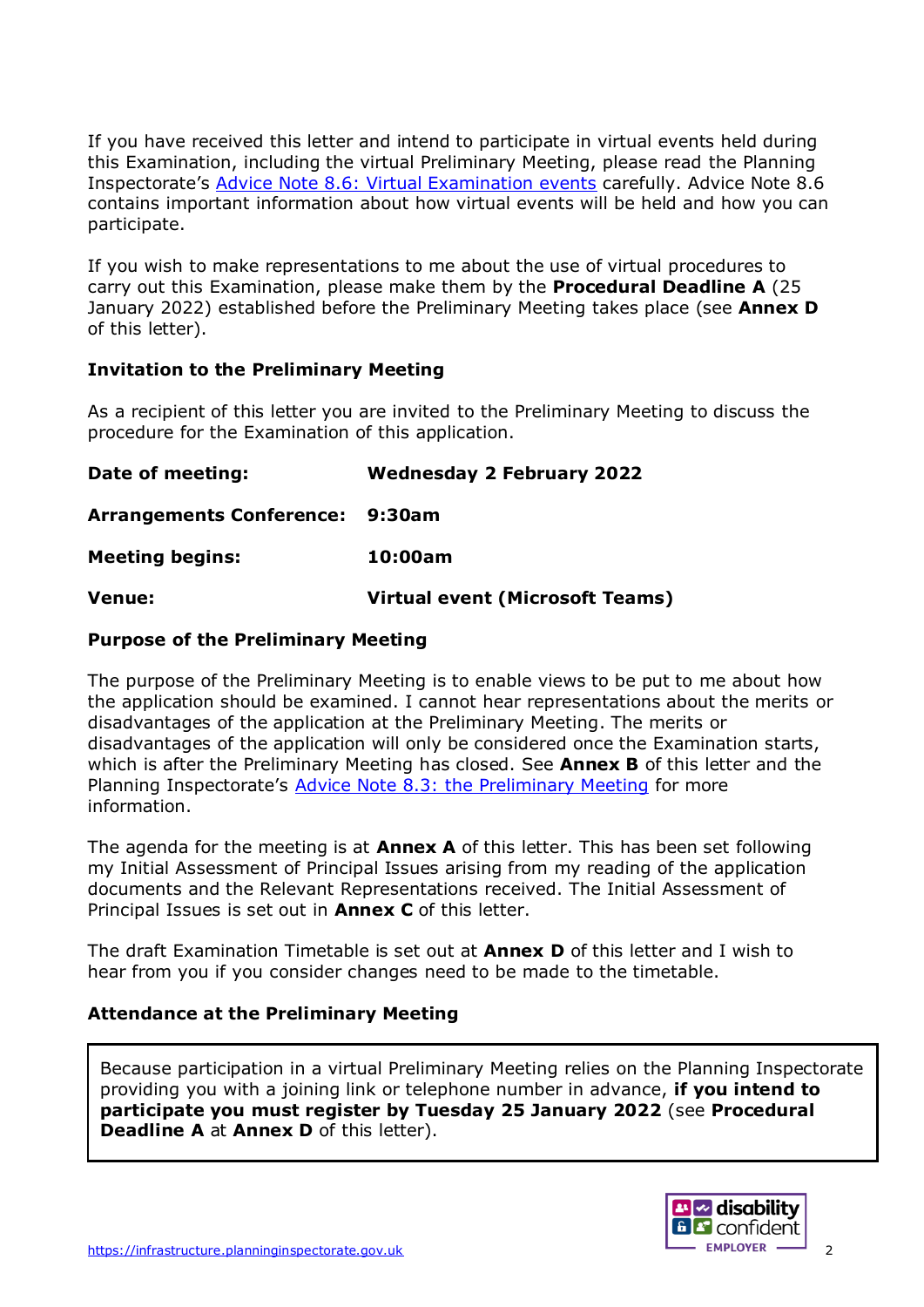If you wish to participate at the Preliminary Meeting, to assist the management of the meeting it is important that when you register you tell us on which agenda items you wish to speak, listing the points you wish to make.

The draft Examination Timetable at **Annex D** of this letter makes provision for a reserve Preliminary Meeting at 2:00pm on Wednesday 2 February 2022. **This meeting will be held** *only* **if technical or other matters prevent the 10:00am meeting from taking place.**

Please note that **you are not required to attend the Preliminary Meeting in order to participate in the Examination**. Whether or not you attend the Preliminary Meeting, if you are an Interested Party you can make a Written Representation and comment on the Written Representations made by other Interested Parties during the Examination. You will also be able to participate in any hearings that are arranged. Should you no longer wish to be an Interested Party and do not wish to be involved in the Examination process, you can notify the Case Team of this in writing using the contact details at the top of this letter.

If you wish to observe the Preliminary Meeting a public livestream of the event will be made available on the [project webpage on the National Infrastructure Planning](https://infrastructure.planninginspectorate.gov.uk/projects/east-midlands/east-northants-resource-management-facility-western-extension/?ipcsection=overview)  [website](https://infrastructure.planninginspectorate.gov.uk/projects/east-midlands/east-northants-resource-management-facility-western-extension/?ipcsection=overview) shortly before it is scheduled to begin. A recording of the meeting will also be published on the website as soon as practicable after the event takes place. **The livestream and recording are publicly accessible and you do not need to register with the Planning Inspectorate in order to view them**.

### **After the Preliminary Meeting**

After the Preliminary Meeting you will be sent a letter (known as the Rule 8 letter) setting out the finalised Examination Timetable. A note of the meeting will also be published on the [project webpage on the National Infrastructure Planning website.](https://infrastructure.planninginspectorate.gov.uk/projects/east-midlands/east-northants-resource-management-facility-western-extension/?ipcsection=overview)

The Examination will principally be a written process (see Advice Note 8.4: The [Examination\)](https://infrastructure.planninginspectorate.gov.uk/legislation-and-advice/advice-notes/advice-note-8-4-the-examination/), supplemented where necessary by various types of hearings (see Advice Note 8.5: [Hearings and site inspections](https://infrastructure.planninginspectorate.gov.uk/legislation-and-advice/advice-notes/advice-note-8-5-the-examination-hearings-and-site-inspections/) and [Advice Note 8.6: Virtual](https://infrastructure.planninginspectorate.gov.uk/legislation-and-advice/advice-notes/advice-note-8-6-virtual-examination-events/)  [Examination events\)](https://infrastructure.planninginspectorate.gov.uk/legislation-and-advice/advice-notes/advice-note-8-6-virtual-examination-events/).

The Planning Act 2008 establishes a principally written process for the examination of applications for Development Consent Orders and **representations made in writing carry equal weight to oral representations** at all stages of the process.

All relevant and important matters will be taken into account when I make a recommendation to the Secretary of State for the Department of Levelling Up, Housing and Communities, who will take the final decision in this case.

## **Procedural Decisions made by the Examining Authority**

I have made some Procedural Decisions which are set out in detail at **Annex E** to this letter. They are summarised as follows:

• Preparation of Statements of Common Ground

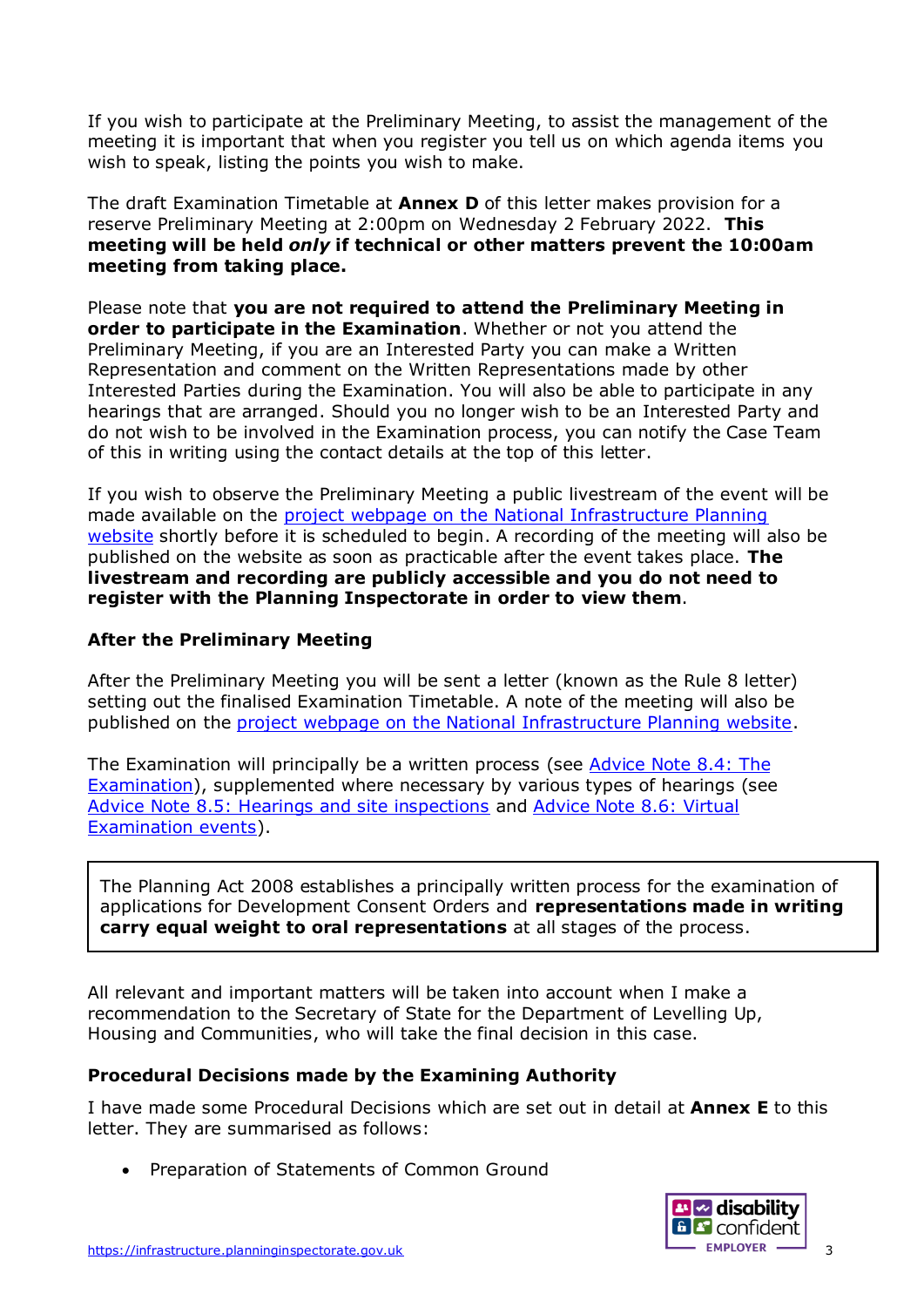- Draft itinerary for the Accompanied Site Inspection
- Updating the Guide to the Application
- Holding virtual events
- Acceptance of Additional Submission

#### **Managing Examination correspondence**

Given the volume and frequency of letters the Planning Inspectorate needs to send to Interested Parties during an Examination, we aim to communicate with people by email as electronic communication is more environmentally friendly and cost effective for the taxpayer.

If you have received a postcard but are able to receive communications by email, please inform the Case Team using the contact details at the top of this letter as soon as possible.

As the Examination process makes substantial use of electronic documents, it will be useful for you to become familiar with the [project webpage on the National](https://infrastructure.planninginspectorate.gov.uk/projects/east-midlands/east-northants-resource-management-facility-western-extension/?ipcsection=overview)  [Infrastructure Planning website.](https://infrastructure.planninginspectorate.gov.uk/projects/east-midlands/east-northants-resource-management-facility-western-extension/?ipcsection=overview)

After the Preliminary Meeting a 'Make a submission' tab will become available on the website which provides a portal through which parties will be able to make written submissions at relevant deadlines during the Examination. Further information about the 'Make a submission' portal will be included in the Rule 8 letter which will be issued as soon as practicable after the Preliminary Meeting.

There is also a function on the right-hand side of the project webpage called 'E-mail updates'. This provides you with an opportunity to register to receive automatic e-mail updates at key stages during the Examination.

#### **Your status in the Examination**

You have received this letter because you fall within one of the groups described in the Planning Inspectorate's document [What is My Status in the Examination?.](https://infrastructure.planninginspectorate.gov.uk/application-process/frequently-asked-questions/status-in-examination-faq/#table) If your reference number begins with '2002', 'ENRM-ISP', 'ENRM-BOR', 'ENRM-BORS57' 'ENRM-APL' you are in Group A. If your reference number begins with 'ENRM-SP' you are in Group B. If your reference number begins with 'ENRM-OP' you are in Group C. The meaning and purpose of those groups are explained in the document published at the link above.

If having read this document you are still unsure about your status, please contact the Case Team using the details at the top of this letter.

### **Awards of costs**

All parties will normally be expected to meet their own costs. Costs can be awarded against a party who has acted unreasonably and has caused the party applying for the award of costs to incur unnecessary or wasted expense during the Examination. You should be aware of the relevant costs guidance **Awards of costs: examinations of** [applications for development consent orders.](https://gbr01.safelinks.protection.outlook.com/?url=https%3A%2F%2Fwww.gov.uk%2Fgovernment%2Fpublications%2Fawards-of-costs-examinations-of-applications-for-development-consent-orders&data=04%7C01%7CRICHARD.PRICE%40planninginspectorate.gov.uk%7Cfc81c4c6bbd04358bc2008d9aa79c1c8%7C5878df986f8848ab9322998ce557088d%7C0%7C0%7C637728262186167163%7CUnknown%7CTWFpbGZsb3d8eyJWIjoiMC4wLjAwMDAiLCJQIjoiV2luMzIiLCJBTiI6Ik1haWwiLCJXVCI6Mn0%3D%7C3000&sdata=yOCuwuV1FTrlNy%2BJ7MbNqMdnXdFQxYAQLvAiMWMK32o%3D&reserved=0)

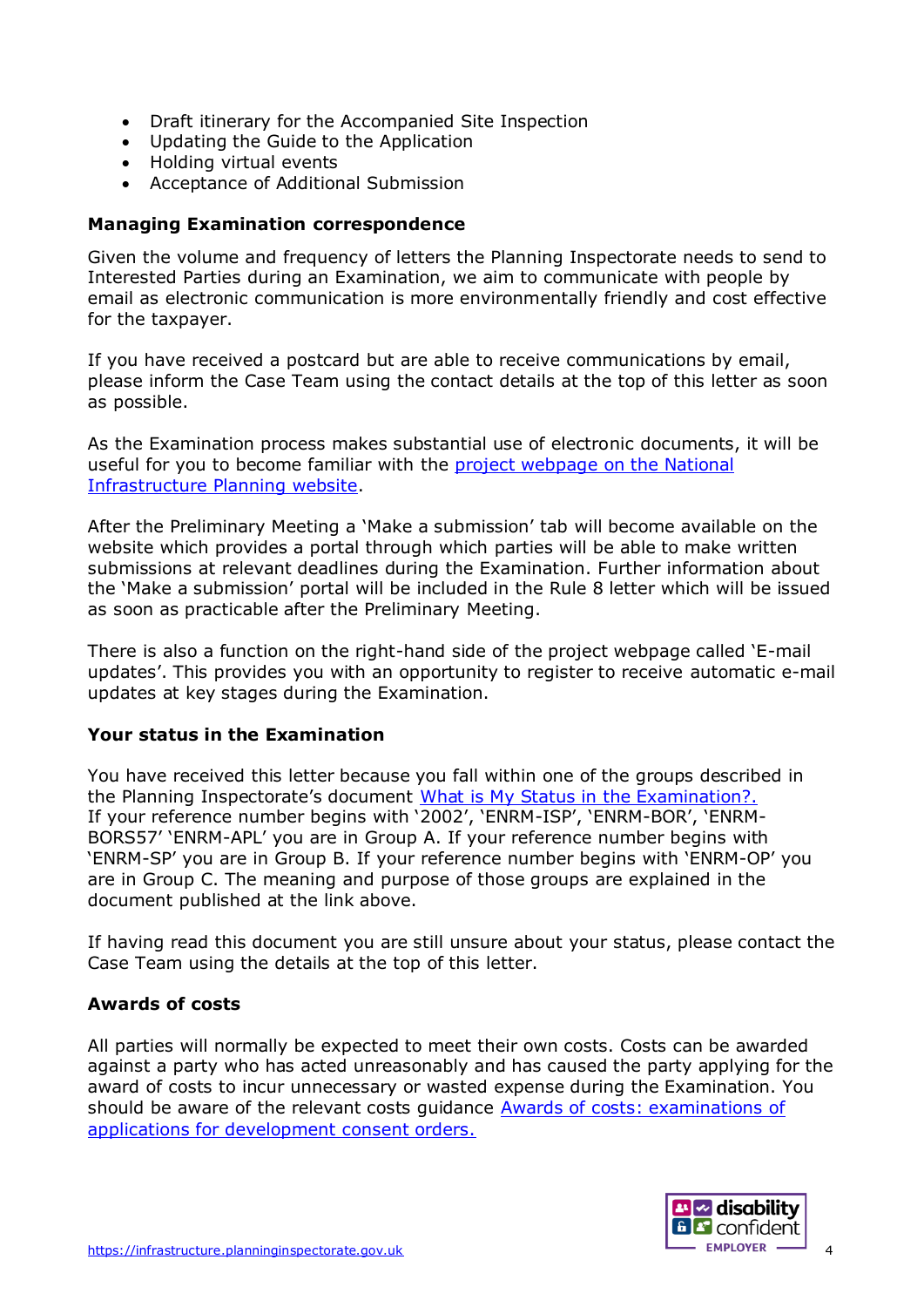### **Management of information**

Information, including representations, submitted in respect of this Examination (if accepted by the ExA) and a record of any advice which has been provided by the Planning Inspectorate is published on the [project webpage on the National](https://infrastructure.planninginspectorate.gov.uk/projects/east-midlands/east-northants-resource-management-facility-western-extension/?ipcsection=overview)  [Infrastructure Planning website](https://infrastructure.planninginspectorate.gov.uk/projects/east-midlands/east-northants-resource-management-facility-western-extension/?ipcsection=overview)

Examination Documents can also be viewed electronically at the locations listed in **Annex F** of this letter.

Please note that in the interest of facilitating an effective and fair Examination, it is necessary to publish some personal information. To find out how we handle your personal information please view our [Privacy Notice.](https://www.gov.uk/government/publications/planning-inspectorate-privacy-notices/customer-privacy-notice)

I look forward to working with all parties in the Examination of this application.

Yours faithfully

# *Simon Warder*

### **Examining Authority**

#### **Annexes**

- **A** Agenda for the Preliminary Meeting
- **B** Introduction to the Preliminary Meeting, Hearings and Site Inspections
- **C** Initial Assessment of Principal Issues
- **D** Draft Examination Timetable
- **E** Procedural Decisions made by the Examining Authority
- **F** Availability of Examination Documents

This communication does not constitute legal advice. Please view our [Privacy Notice](https://www.gov.uk/government/publications/planning-inspectorate-privacy-notices/customer-privacy-notice) before sending information to the Planning Inspectorate.

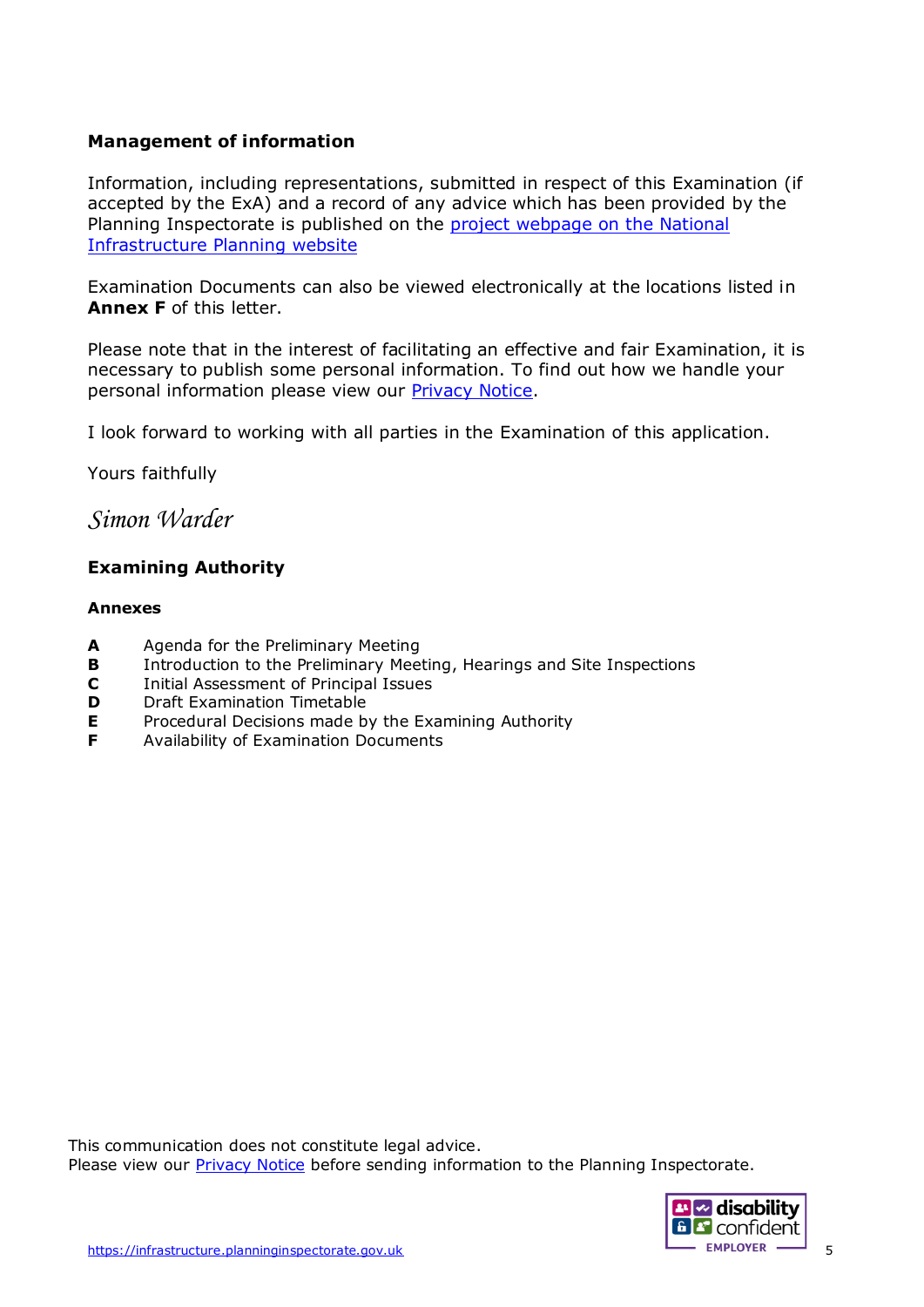## **Agenda for the Preliminary Meeting**

Because participation in a virtual Preliminary Meeting relies on the Planning Inspectorate providing you with a joining link or telephone number in advance, **if you intend to participate you must register by the 25 January 2022** (see **Procedural Deadline A** at **Annex D** of this letter).

| Date:                           | <b>Wednesday 2 February 2022</b>                                                                                                                                                    |  |
|---------------------------------|-------------------------------------------------------------------------------------------------------------------------------------------------------------------------------------|--|
| <b>Arrangements Conference:</b> | 9:30am                                                                                                                                                                              |  |
| <b>Meeting start time:</b>      | 10:00am                                                                                                                                                                             |  |
| Venue:                          | <b>Virtual event (Microsoft Teams)</b><br>Full instructions on how to join online or by<br>phone will be provided in advance of the<br>meeting to those who register to participate |  |
| <b>Attendees:</b>               | <b>Invited Parties who have pre-registered</b>                                                                                                                                      |  |

A public livestream of the meeting will be made available on the project webpage [Project Page](https://infrastructure.planninginspectorate.gov.uk/projects/east-midlands/east-northants-resource-management-facility-western-extension/) shortly before the meeting is due to open. The livestream is available to anybody who wishes to observe the meeting.

| 9:25am            | <b>Event lobby</b>                                                                                                                                                                                                                     |  |
|-------------------|----------------------------------------------------------------------------------------------------------------------------------------------------------------------------------------------------------------------------------------|--|
|                   | Please arrive at 9:25am to enter the lobby. From here you will be<br>admitted to the Arrangements Conference by the Case Team, greeted<br>and given further instructions.                                                              |  |
| 9:30am            | <b>Arrangements Conference</b>                                                                                                                                                                                                         |  |
|                   | The Arrangements Conference will commence at 9:30am. This will be<br>hosted by the Case Team and cover the housekeeping arrangements for<br>the Preliminary Meeting and allow for any questions to be asked about<br>how to take part. |  |
| 10.00am           | <b>Preliminary Meeting</b>                                                                                                                                                                                                             |  |
| Item 1            | The Preliminary Meeting will formally open at 10.00am. The Examining<br>Authority (ExA) will join, welcome participants and lead introductions.                                                                                        |  |
| Item <sub>2</sub> | The ExA's remarks about the Examination process.                                                                                                                                                                                       |  |
|                   | Procedural requests relating to this item that were submitted in writing<br>by Procedural Deadline A (Tuesday 25 January 2022).                                                                                                        |  |
| Item <sub>3</sub> | Initial Assessment of Principal Issues - <b>Annex C</b> of the Rule 6 letter                                                                                                                                                           |  |
| Item 4            | Procedural decisions taken by the ExA $-$ Annex E of the Rule 6 letter                                                                                                                                                                 |  |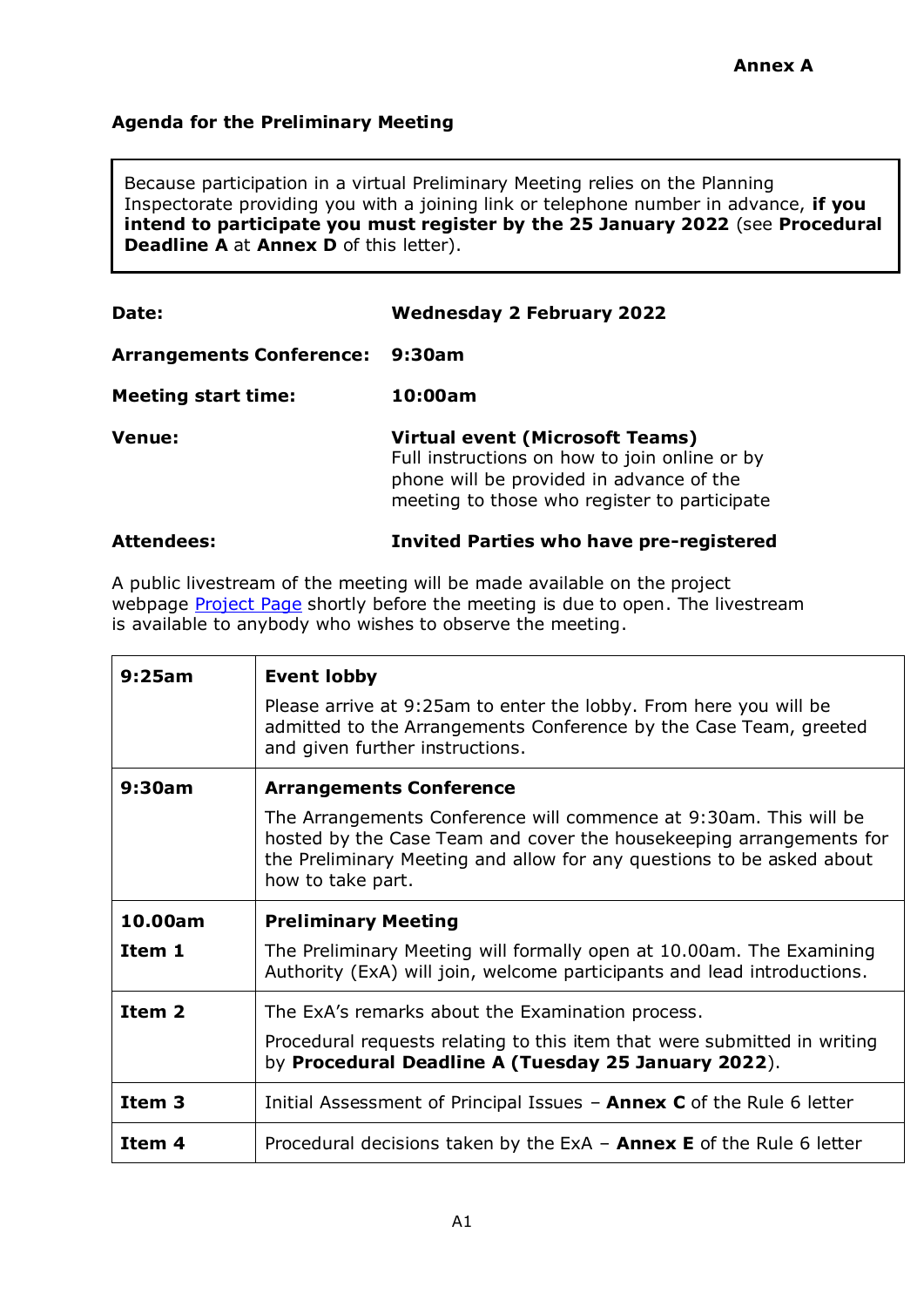|                                         | -Procedural requests relating to this item that were submitted in writing<br>by Procedural Deadline A (Tuesday 25 January 2025).                                                                                                                                                                                                                                 |  |
|-----------------------------------------|------------------------------------------------------------------------------------------------------------------------------------------------------------------------------------------------------------------------------------------------------------------------------------------------------------------------------------------------------------------|--|
| Item 5                                  | Draft Examination Timetable - <b>Annex D</b> of the Rule 6 letter, including<br>but not limited to:                                                                                                                                                                                                                                                              |  |
|                                         | • Accompanied Site Inspection<br>• Notification of wish to speak at a hearing<br>• Use of electronic correspondence<br>• Date for receipt of Written Representations, Local Impact Reports and<br>Statements of Common Ground<br>Procedural requests relating to this item that were submitted in writing<br>by Procedural Deadline A (Tuesday 25 January 2025). |  |
| Item 6                                  | Any remaining questions or submissions regarding procedural matters<br>not set out in the agenda that have been submitted to the Planning<br>Inspectorate in writing by Procedural Deadline A.                                                                                                                                                                   |  |
| Item 7                                  | Any other matters                                                                                                                                                                                                                                                                                                                                                |  |
| <b>Close of the Preliminary Meeting</b> |                                                                                                                                                                                                                                                                                                                                                                  |  |

If you are joining as an active participant of the Preliminary Meeting, please join the Arrangements Conference lobby promptly using the instructions that are sent to you. In common with Preliminary Meetings held in physical locations, the event will start at 10.00am irrespective of any late arrivals, for whom access may not be possible.

The agenda for the Preliminary Meeting is subject to change at the discretion of the ExA, although in making changes the ExA will be mindful of the need to provide opportunities for fair involvement to all Interested Parties.

The draft Examination Timetable at **Annex D** of the Rule 6 makes provision for a reserve Preliminary Meeting at 2:00pm on 2 February 2022. **This meeting will be held** *only* **if technical or other matters prevent the 10:00am meeting from taking place.** The Arrangements Conference will start at 1:30pm and the Agenda will be as set out above.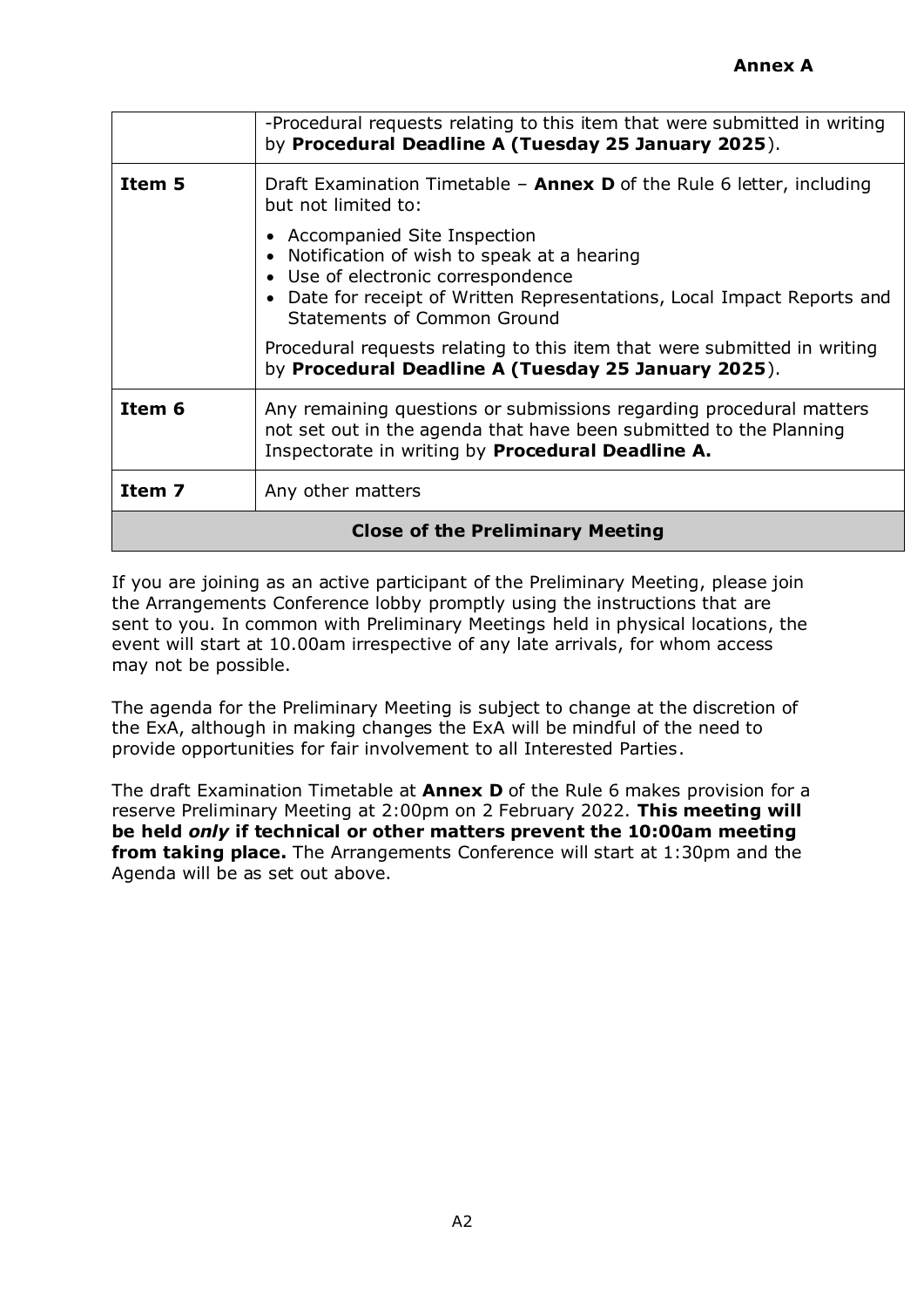### **Introduction to the Preliminary Meeting, Hearings and Site Inspections**

### **Background**

The Preliminary Meeting (PM) for the East Northants Resource Management Facility Western Extension will take place virtually, using Microsoft Teams, but the format, content and procedure will be very similar to the physical, face-toface PMs that have been held for other National Infrastructure Examinations.

The Examining Authority (ExA) is conscious of videoconferencing fatigue and will aim to keep the proceedings focussed and as efficient as possible. This annex provides advance access to information that would usually be included in the ExA's introductory remarks following the opening of the PM. Please read this carefully. The ExA will only present a summary of the key points set out here at the Preliminary Meeting, in order to ensure that the time available for participants to speak is maximised.

### **The Examining Authority**

The ExA, Simon Warder, appointed by the Secretary of State for the Department of Levelling Up, Housing and Communities and will introduce himself at the start of the PM. The ExA's appointment letter can be found in the Examination Library under reference [\[PD-004\]](https://infrastructure.planninginspectorate.gov.uk/wp-content/ipc/uploads/projects/WS010005/WS010005-000392-Notification%20of%20the%20Appointment%20of%20the%20Examining%20Authority.pdf).

#### **The Case Team**

The ExA will be supported by the Planning Inspectorate Case Team. Tracey Williams is the Case Manager and Steve Parker is the Case Officer. During the Arrangements Conferences a member of the Case Team will welcome and admit participants into the virtual PM, and will be available to answer questions by email before and after the PM. The contact email address is: [enrmfextension@planninginspectorate.gov.uk](mailto:enrmfextension@planninginspectorate.gov.uk)

### **The purpose of the Preliminary Meeting (PM)**

The PM is being held to discuss the arrangements for the Examination of the application for a Development Consent Order (DCO) for the East Northants Resource Management Facility Western Extension, which is a Nationally Significant Infrastructure Project (NSIP), and which will generally be referred to in the PM and Examination as the 'Proposed Development'. The Application has been made by Augean South Limited, which will be referred to as 'the Applicant'.

You will find information about the application and, in due course, documents produced for the Examination on the Planning Inspectorate's National Infrastructure Planning website ('NI Planning website'). This has a dedicated project page for the project with links to Examination procedure, the Examination Timetable, Relevant Representations and Examination documents. The relevant NI Planning website project page is:

[https://infrastructure.planninginspectorate.gov.uk/projects/east-midlands/east](https://infrastructure.planninginspectorate.gov.uk/projects/east-midlands/east-northants-resource-management-facility-western-extension/)[northants-resource-management-facility-western-extension/](https://infrastructure.planninginspectorate.gov.uk/projects/east-midlands/east-northants-resource-management-facility-western-extension/)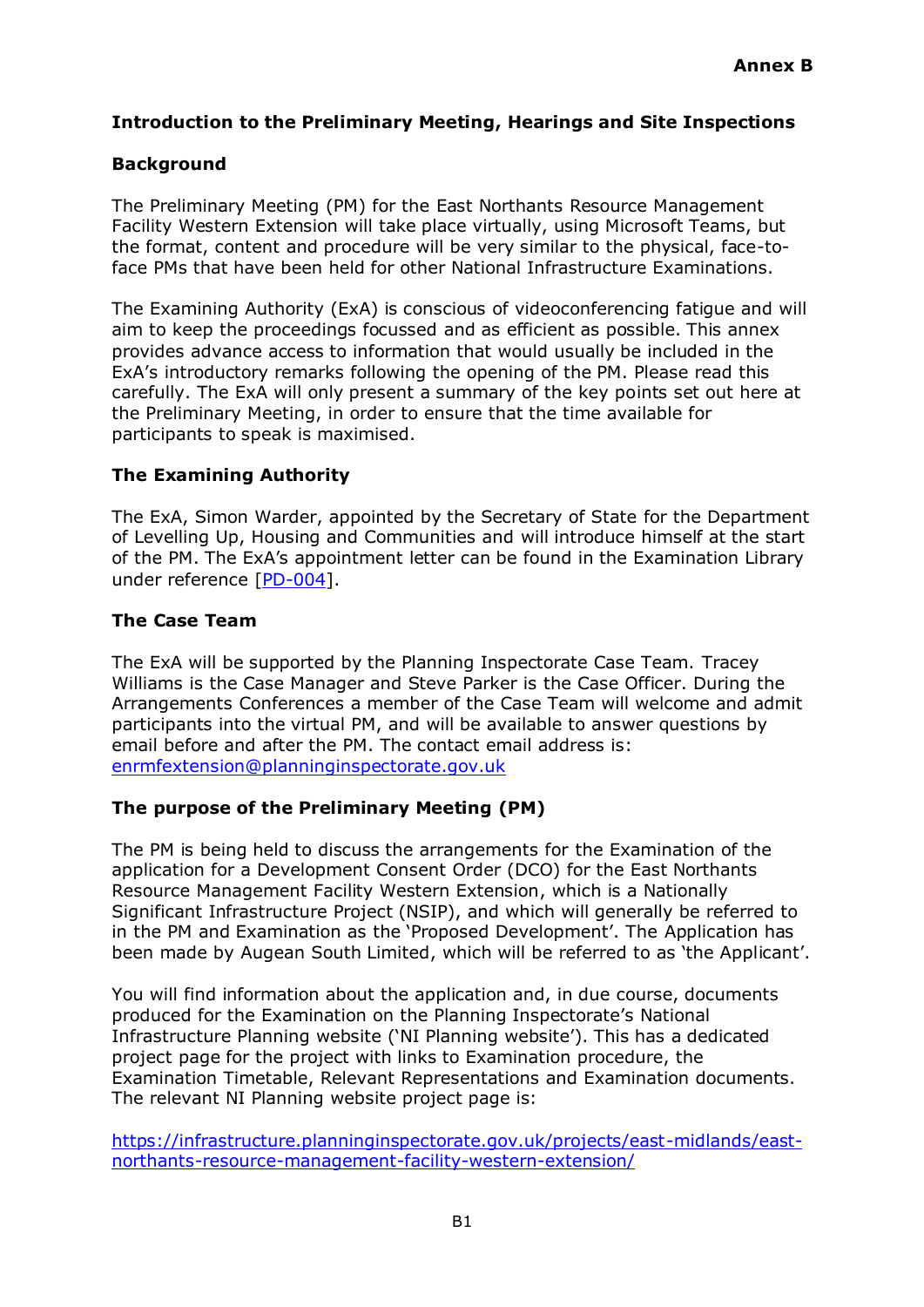You are encouraged to explore the NI Planning website project page if you haven't already done so, because it will be used to communicate with you and to provide access to documents throughout the Examination. There is the option on the project page to register to receive updates and we would also encourage you do this so that you will receive a notification via e-mail at key stages during the Examination.

The main purpose of the PM is to discuss how the Application should be examined. It focuses on the process only, and it will not be looking at the substance of the proposals. Questions, discussions and representations about the merits or disadvantages of the Proposed Development are for the Examination itself which will begin the day after the close of the PM.

The PM will be your opportunity to influence the process that we intend to follow, and you should read this Rule 6 letter and all accompanying annexes thoroughly beforehand. The agenda for the PM is attached to the Rule 6 letter at **Annex A**. It is important to have the letter and the agenda in front of you and to refer to them during the course of the PM. If you are not experienced with videoconferencing and using multiple documents on screen, you may wish to print these in advance of the PM for reference.

### **Government guidance and policy**

The application is a NSIP under the Planning Act 2008 (PA2008) as a consequence of sections 14(1)(p) and 30 of the PA2008. It includes the construction of a hazardous waste landfill facility with a capacity of more than 100,000 tonnes per year and the alteration of a hazardous waste facility to increase its capacity by more than 30,000 tonnes per year. The designated National Policy Statement for Hazardous Waste (June 2013) (NPS) applies to this Examination and to decision-making relating to this application.

The ExA will consider the Proposed Development in accordance with the NPS and any other applicable policy or considerations the ExA deems to be important and relevant. The PA2008 makes it clear that, in making a decision, the relevant Secretary of State (SoS) "*must decide the application in accordance with any relevant NPS*" (s104(3)), subject to certain provisos. Essentially, the provisos are that the application must not breach legal or treaty obligations, and that any adverse impact of the Proposed Development would not outweigh its benefits.

The SoS is entitled to disregard any representations that relate to the merits of the designated NPS. In practice, this means that the ExA will not spend time examining representations that challenge policy set out in NPS, or the validity of NPS itself. The focus will be on the merits or disadvantages of the Proposed Development, tested to the appropriate extent using the tests set out in the relevant designated NPS.

Other important and relevant planning policies that the ExA may consider include policies in the National Planning Policy Framework and relevant local authorities' development plans. However, if these conflict with policy in a NPS, then the NPS will take precedence.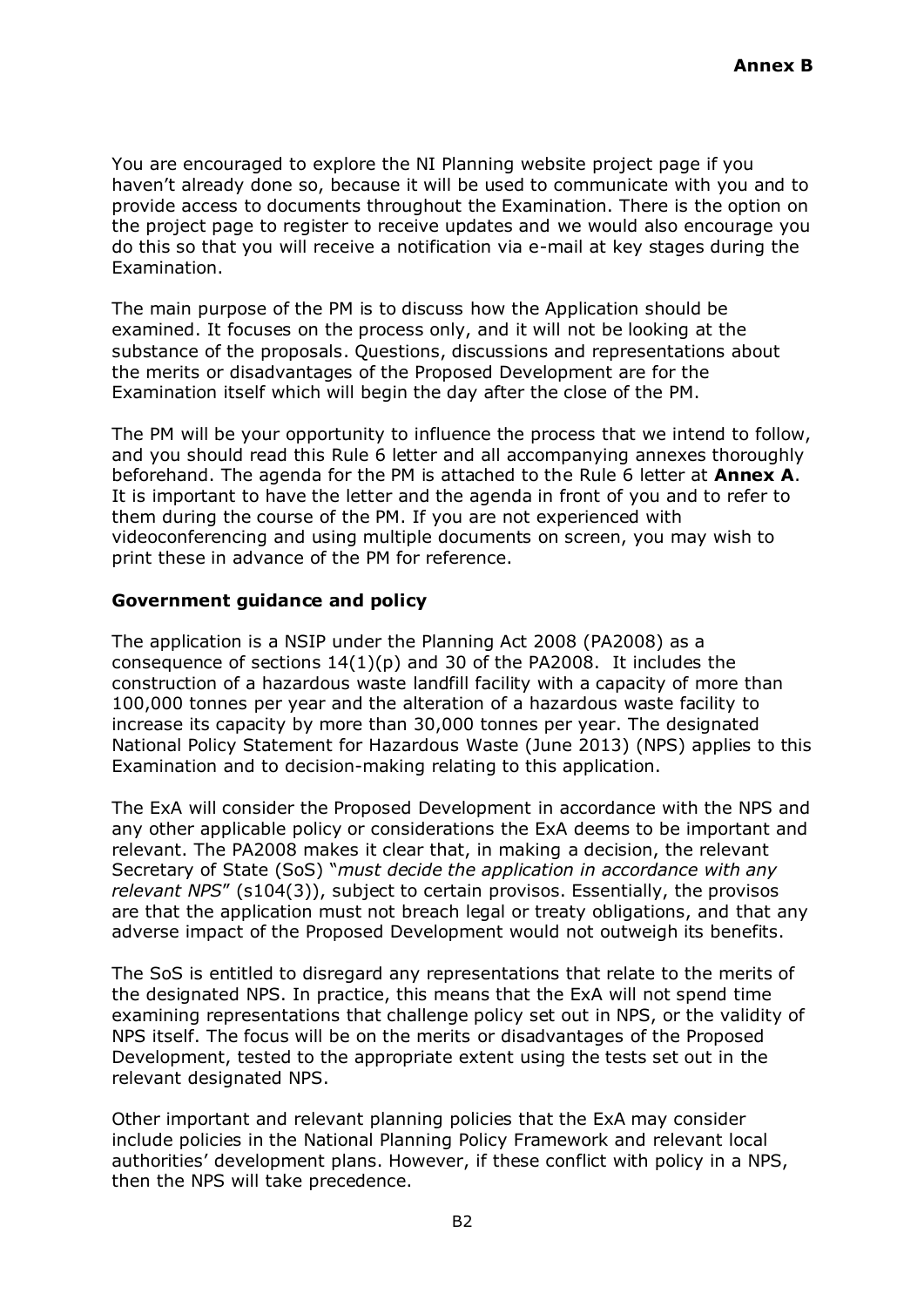In summary, the PM will establish the procedures and timetable for the Examination of the Proposed Development. It will set a framework for the ExA to enable the SoS to consider and decide the application, by identifying relevant policy and examining the application in the light of it. In doing so, the ExA will have regard to:

- the positions and representations of all Interested Parties (IPs);
- any Local Impact Reports (LIR) prepared and provided by relevant local authorities;
- other prescribed matters; and
- any other matters that appear to be both relevant and important to the relevant SoS's decision.

### **Preliminary Meeting invitees**

The Applicant is invited to the PM and is generally given the opportunity to reply to any representations made.

Everyone who has made a Relevant Representation has been registered as an IP and has been sent a copy of this Rule 6 letter. Each IP is entitled to participate in this Examination. Certain bodies are Statutory Parties. Statutory Parties can elect to become IPs without having made a Relevant Representation.

The ExA has the power to involve people who are not IPs in the Examination as though they are IPs, including by inviting them to the PM. However, this is only done in exceptional circumstances, for example if it was clear that the application would materially affect a person, they are not automatically or eligible to elect to become an IP and they had been unable to take the necessary action to register as an IP.

### **Conduct of the Preliminary Meeting**

Past experience suggests that a PM for a project of this size and complexity could take two hours to complete. However, in running the event virtually there are limitations on the number of people who can speak at any one time. Therefore, in order to ensure that everyone who wishes to speak can do so, half a day has been timetabled.

During the PM participants may have to make allowances and be patient if there are delays associated with the technology used. In recognition of the fatigue associated with on-screen communication, the ExA will provide breaks during the PM as appropriate. For those who pre-register to be involved your joining instructions will provide more information about this.

A reserve PM has also been scheduled at 2:00pm the same day. However, this meeting will be held *only* if technical or other matters prevent the 10:00am meeting from taking place.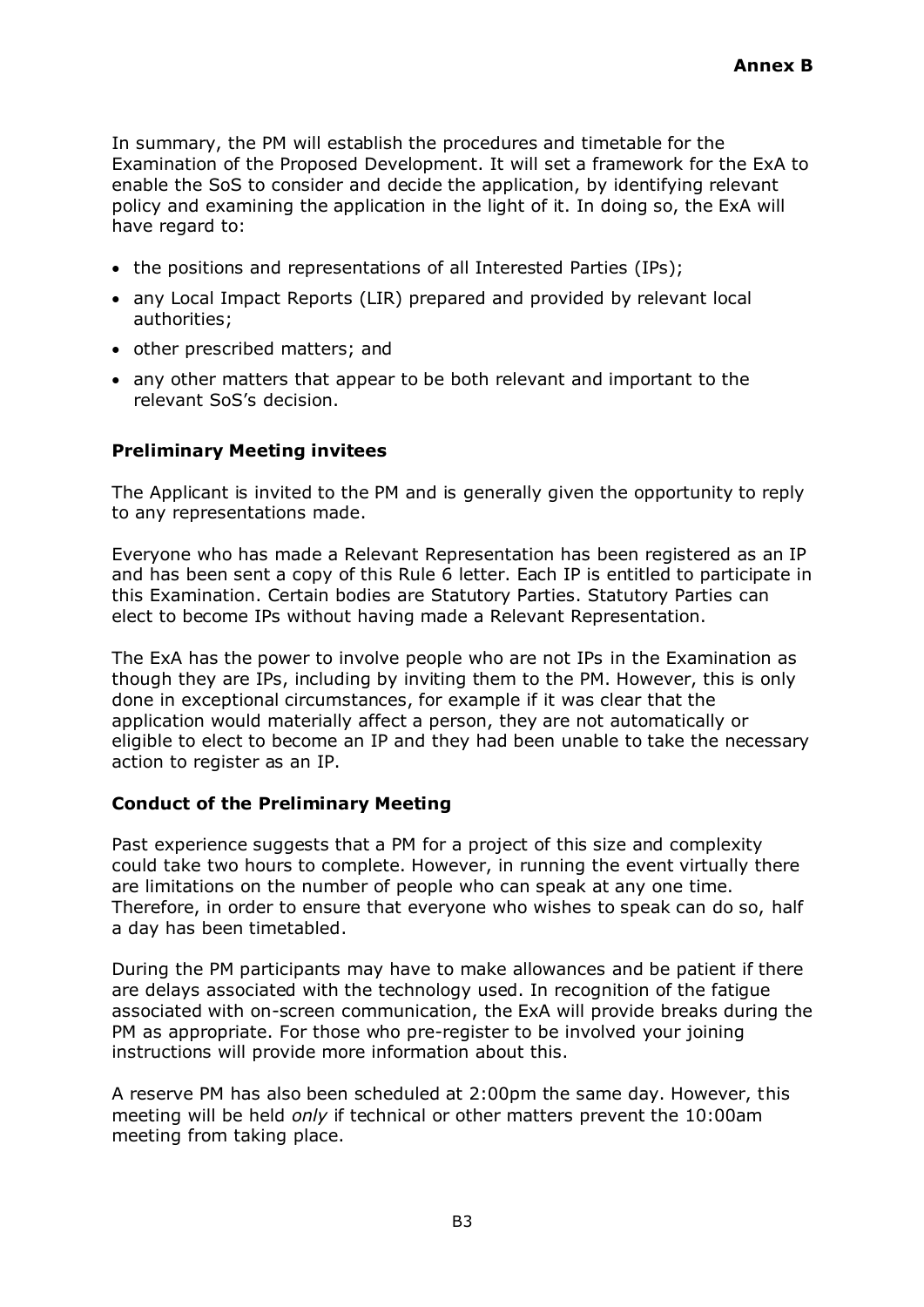A digital recording will be made available on the project page of the NI Planning website as soon as practicable following the PM. The digital recording allows any member of the public who is interested in the application and the Examination to find out what has been discussed at the PM, whether they are able to attend or observe the meeting or not. The making and publication of these recordings are a means by which we meet the legal requirement to hold these events in public. In this regard, anyone speaking at the PM will need to introduce themselves each time they speak, to ensure that someone listening to the recording after the event is clear who was speaking. A written note of the PM will be produced and published as soon as practicable following the closure of the PM.

As the digital recordings are retained and published, they form a public record that can contain personal information to which the UK General Data Protection Regulation (UK GDPR) applies. Participants must do their best to avoid making public any information which they would otherwise wish to be kept private and confidential. If there is a need to refer to such information, it should be in written form. Although this will also be published, personal and private content can be redacted or removed before it is made publicly available. Any person who is unclear on this point should ask the Case Team for guidance before they include personal and private information in any submissions.

The Planning Inspectorate's practice is to publish the recordings and retain them for a period of five years from the SoS's decision on the DCO. If you actively participate in the PM, it is important that you understand that you will be recorded and that the recording will be made available in the public domain. Please see our [Privacy Notice](https://www.gov.uk/government/publications/planning-inspectorate-privacy-notices/customer-privacy-notice) for more information about how we handle your data.

Following the ExA's introductions, each participant who has been registered to speak will be asked to introduce themselves, including any organisations or groups that they represent. The ExA will then conduct the meeting in accordance with the agenda. If you prefer not to have your image recorded, you can switch off your camera at any point.

### **The Examination process**

The examination of NSIPs follows different processes to those, for example, of a Public Inquiry into a planning appeal following the refusal of planning permission. The main differences are that the examination of NSIPs is primarily a written process and hearings take on an inquisitorial approach as opposed to an adversarial one.

This means that the ExA will probe, test and assess the evidence primarily using written questions. While some hearings are held to provide supplementary evidence, questions to the Applicant or to witnesses will come from the ExA. Questioning or cross-examination of witnesses by other parties will not generally be allowed.

In terms of opportunities to provide evidence in writing, the draft Examination Timetable makes provision for the following written processes: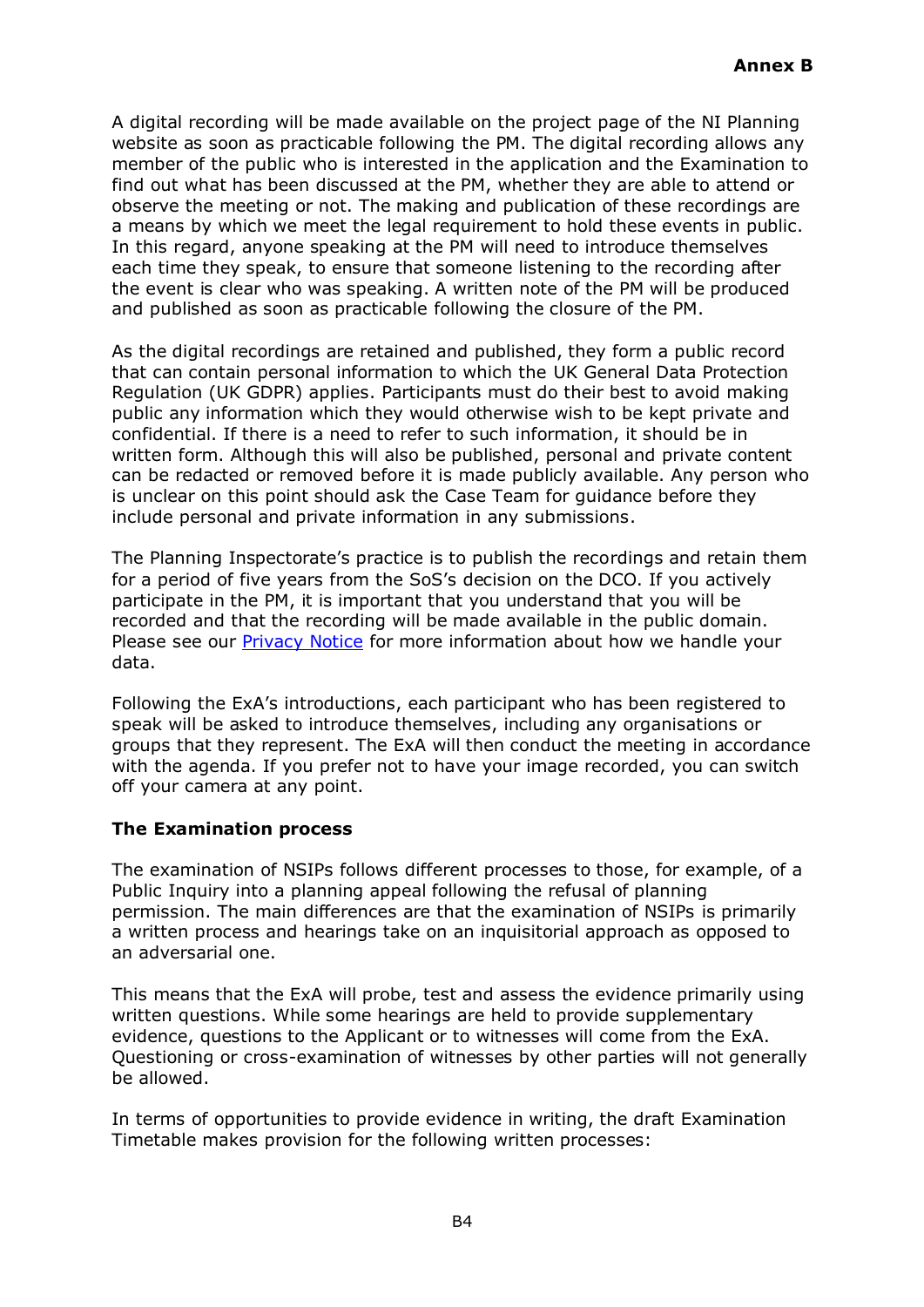- Local authorities can submit LIRs if they wish. Whilst these are voluntary, the PA2008 provides that if they are provided, they must be considered by the SoS in reaching a decision. Consequently, LIRs are a very important method for local authorities to communicate issues of concern to the ExA, the SoS and their residents.
- IPs can make Written Representations (WRs) and comment on WRs made by other parties.
- IPs can respond to the ExA's Written Questions (ExQs) and comment on responses to these written questions provided by others.
- IPs may be asked to contribute to the making of Statements of Common Ground (SoCG) if it appears that there are matters on which they and the Applicant agrees, and if it would be useful for this to be clarified. SoCGs most usefully extend to catalogue matters that are not agreed or are outstanding.

The draft Examination Timetable includes a series of numbered deadlines for the receipt of written submissions. Timely submissions received by the relevant deadline and that address its purpose will be accepted. Documents received after the relevant deadline are only accepted at the discretion of the ExA and may not be accepted to ensure fairness to all parties. Circumstances where documents are submitted late without good reason, causing inconvenience or delay to other parties can amount to unreasonable behaviour.

These written processes will be the principal means used by the ExA to gather information, evidence and views about the application. However, the Examination will only be effective if all parties resolve to give timely, full, frank, clear and evidenced answers to every question that is relevant to their interests and to engage fully with any other related processes such as the completion of WRs and SoCGs.

There is no merit in withholding or delaying information, or in failing to cooperate, and, should it occur, any unreasonable behaviour that caused another party to incur wasted expenditure could lead to an award of costs against the offending party.

The ExA has discretion to make amendments to the Examination Timetable for the wider benefit of the Examination. If possible, events will be arranged for times when all relevant parties are available, but the ExA is under a duty to complete the Examination by the end of the six-month period beginning with the day after the close of the PM. This requirement is set by legislation, and while the ExA will try to rearrange event dates to accommodate all relevant parties, in practice there will be limited scope to alter dates set out in the draft Examination Timetable.

The statutory time limit for the Examination means that where there are matters that still need to be discussed and agreed between the Applicant and IPs, it will be very helpful to the ExA if these could be progressed as early as possible.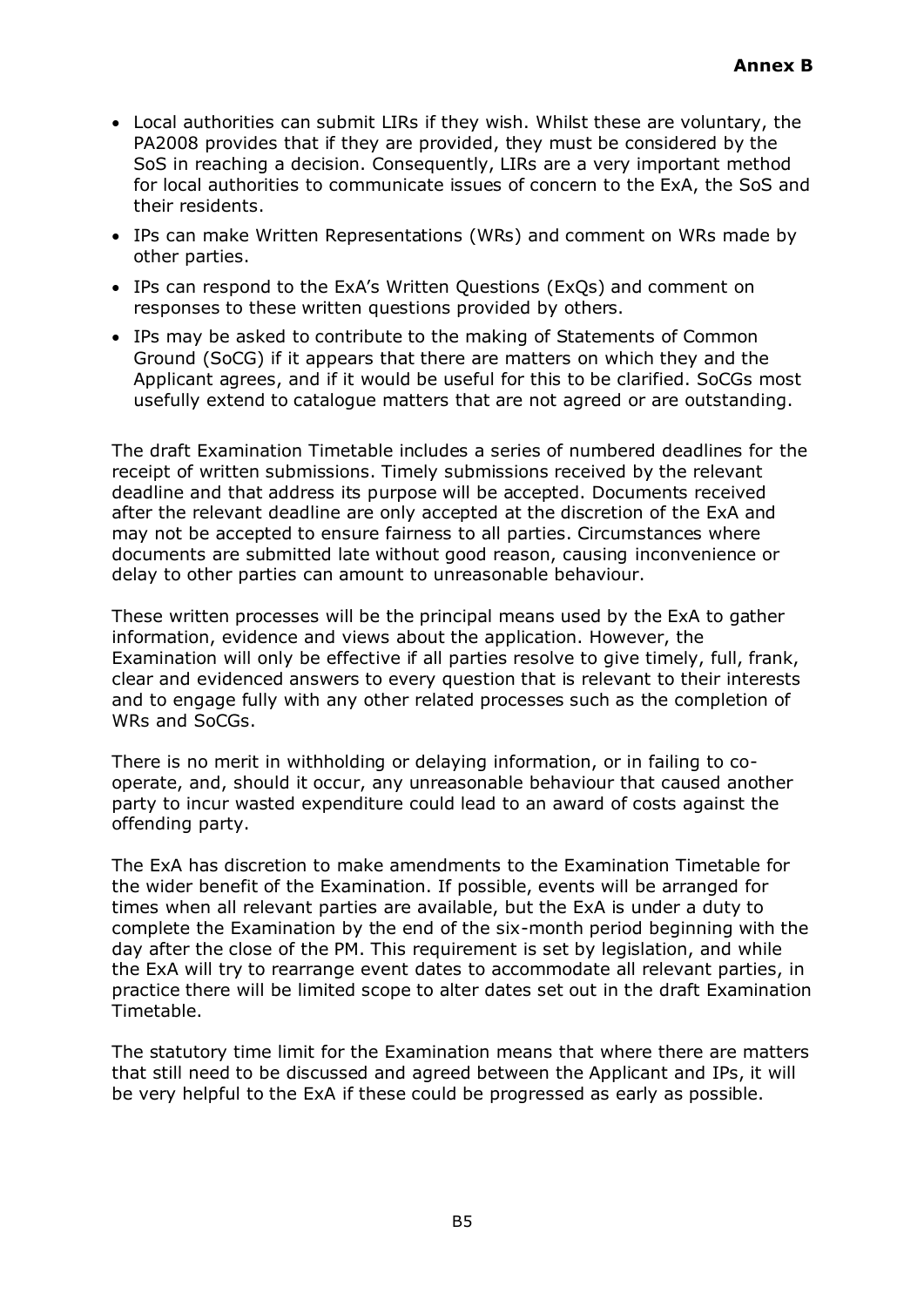## **Hearings**

The draft Examination Timetable includes provision for hearings, at which the ExA takes oral evidence from the various parties.

Any registered IP may request an Open Floor Hearing (OFH) to make oral representations about the application if they believe this to be preferable to relying on their written representation; though both carry equal weight. Oral submissions should be based on representations previously made in writing, but they should not simply repeat matters previously covered in the written submission. Rather, they should focus on specific detail and explanation to help inform the ExA. There should be no new or unexpected material in oral representations. A written summary note with any supporting evidence or references will be requested of each speaker following the hearing.

As with all Examination events, OFHs are subject to the powers of control of the ExA, as set out in the PA2008 and supporting legislation. Participants must register in advance by the deadline shown in the Examination Timetable and in accordance with the instructions, an agenda may be circulated. It is common practice for the ExA to set a time limit for each speaker and speakers with common points are asked to come together to nominate a spokesperson or representative speakers to cover specific topics, so as to avoid repetition. Speakers representing public authorities, community and membership organisations or multiple IPs are normally provided with an additional time allowance, recognising their representative role.

The ExA has the discretion to hold Issue Specific Hearings (ISHs) if it would aid in the Examination and there is a specific reason this would be more helpful than reliance on written evidence only. The lack of an ISH on one or more topics does not suggest that that topic is less important than others which are subject to a hearing. Rather, it is an indication that the ExA is satisfied that the issues can be fully considered through written submissions and responses to its written questions and that each party has had a fair opportunity to put its case.

The draft Examination Timetable includes a number of reservations for ISHs and IPs may make suggestions for topics in their written or oral representations to the PM.

It may be necessary for the ExA to hold more than one ISH on the draft DCO. This is normal practice, and they are held on a without prejudice basis. Parties can suggest modifications and amendments to the draft DCO provided with the Proposed Development applications by the Applicant, without prejudicing their overall position on the application.

Holding such hearings does not imply that the ExA has reached any judgements on the merits of the application. Whatever the ultimate recommendation is, the ExA must make sure that the draft DCO is fit for purpose if the SoS decides to grant consent, as any consent will be subject to Requirements (i.e. conditions) set out in the DCO.

At hearings it will not normally be necessary for parties to make long and detailed submissions that require (for example) PowerPoint presentations. Any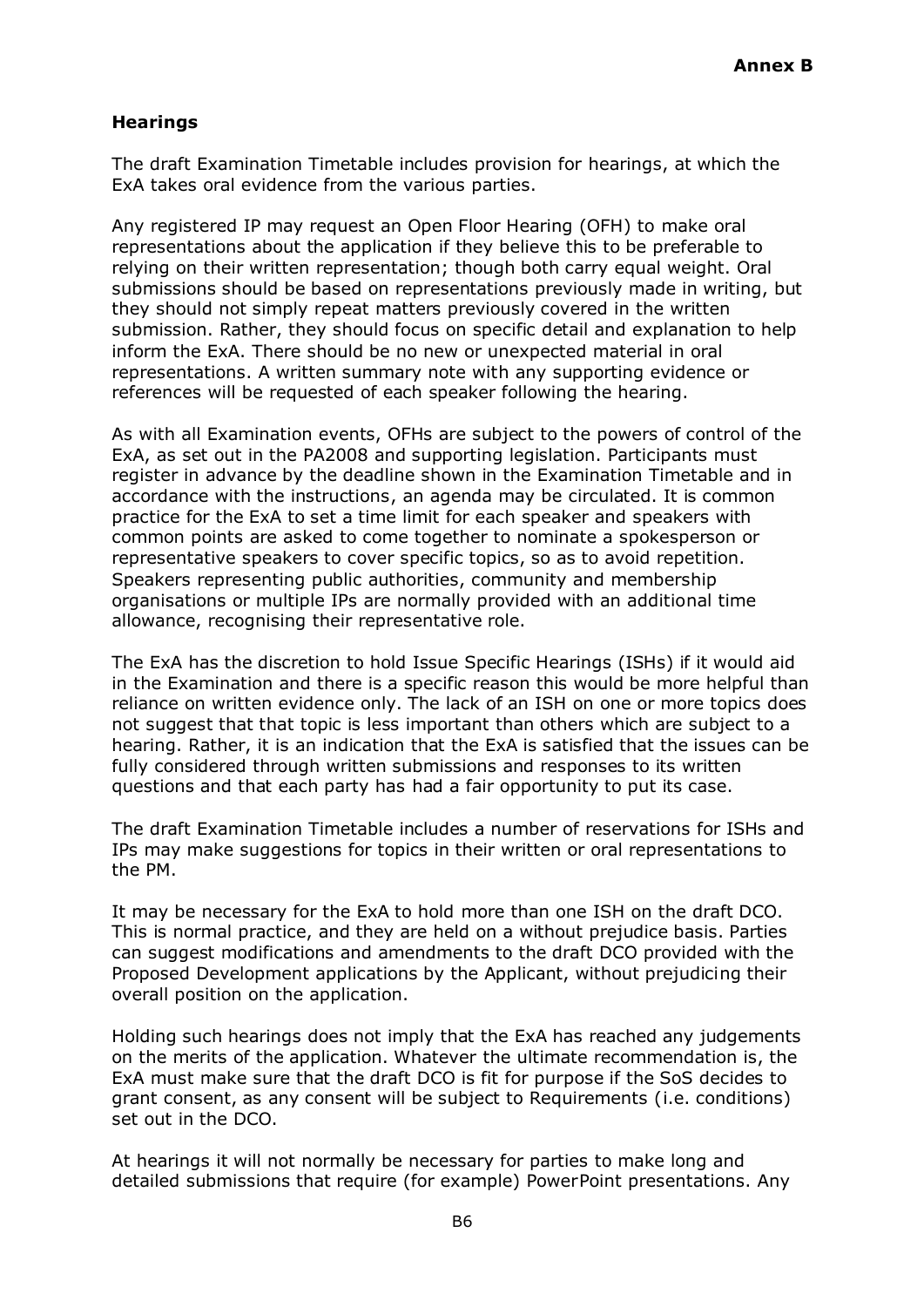supporting detail/information can be provided in writing following the event by the relevant deadline.

The draft Examination Timetable includes a deadline (Wednesday 23 February 2022) for participants to notify the ExA that they wish to speak at a hearing.

#### **Site inspections**

As part of the Examination process the ExA may undertake site inspections. These can be either unaccompanied or accompanied, though all would be subject to any Government restrictions relating to COVID-19 in force at the time.

The purpose of these is for the ExA to see features of the proposals within the context of the evidence put forward. Notes of Unaccompanied Site Inspections (USIs) are published on the project webpage on the NI Planning website.

Accompanied Site Inspections (ASI) will only be necessary to view land to which there is no public right of access, or with no clear view from nearby locations with open public access. The purpose of ASIs is familiarisation only and no discussion of the merits of the Proposed Development will be entertained during an ASI.

The draft Examination Timetable includes a deadline for IPs to make submissions suggesting sites and locations that the ExA should visit. These will be used to inform further USIs as well as ASIs. It should be noted that public health restrictions may limit the scope for ASIs. If these have not lifted by the end of the Examination, the ExA may decide that holding USIs at relevant nominated locations, supported by the submission of additional written, photographic, video or even drone material would be preferable to not visiting sites or holding ASIs in circumstances which could make them difficult and unduly time-consuming to conduct.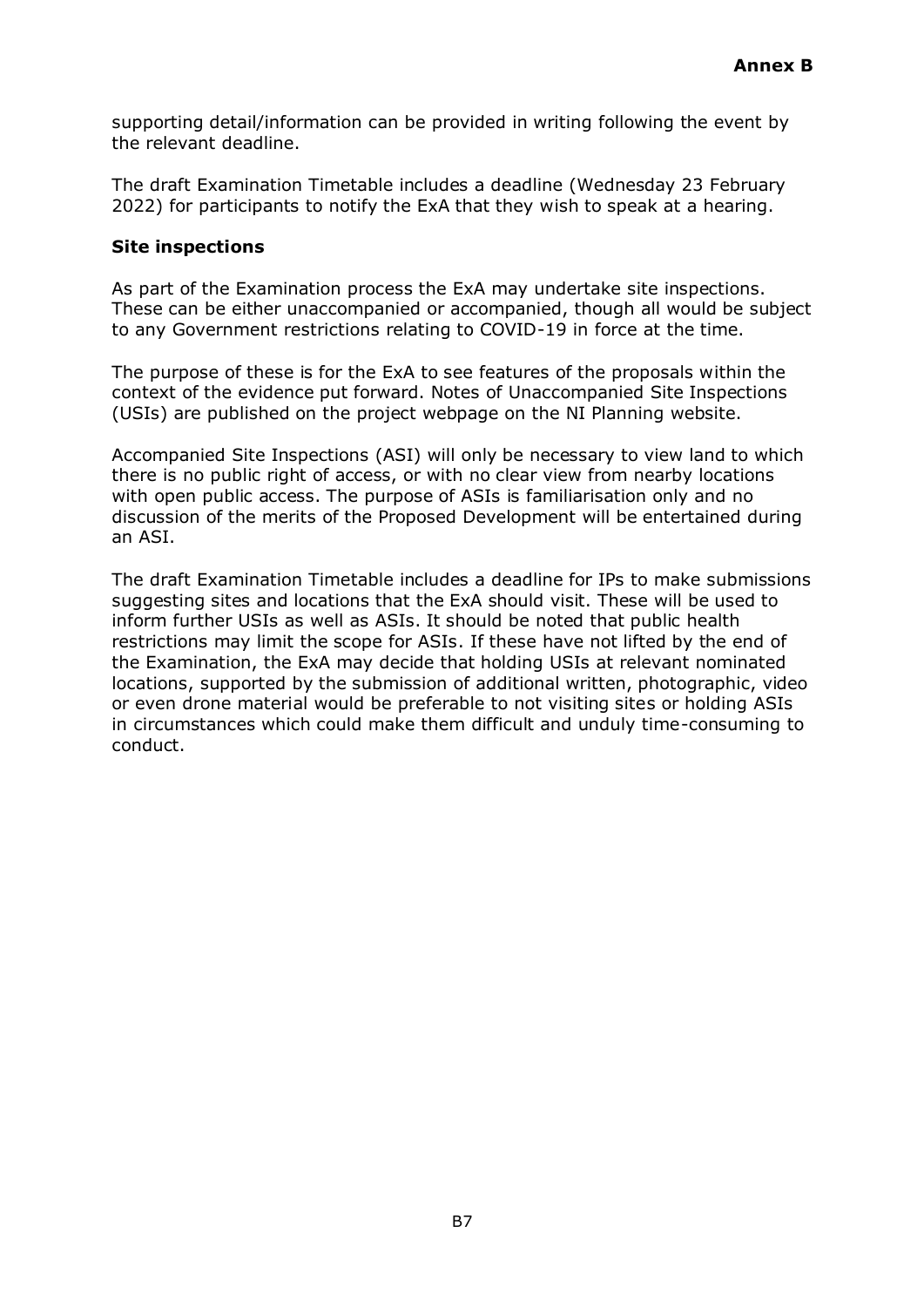# **Initial Assessment of Principal Issues**

This is the Initial Assessment of Principal Issues prepared under s88(1) of the Planning Act 2008 (PA2008). It has been prepared by the Examining Authority (ExA) following its reading of:

- the application documents;
- the Relevant Representations received in respect of the application; and
- its consideration of any other important and relevant matters.

It is not a comprehensive or exclusive list of the issues that will be subject to examination and inevitably some issues will overlap or interrelate. The ExA will have regard to all important and relevant matters during the Examination and when it writes its Recommendation Report to the Secretary of State for the Department of Levelling Up, Housing and Communities after the Examination has concluded.

The order of the issues listed is alphabetic and does not imply any order of prioritisation or importance.

The policy and consenting requirements and documents associated with the PA2008 are an integral part of the Examination and are therefore not listed as main issues.

It should also be noted that whilst the effects of the proposal in relation to human rights and equalities duties are not listed as main issues, the ExA will conduct all aspects of the Examination with these in mind.

## **1. Air quality and emissions**

- The effect of the Proposed Development on air quality including on those living and working nearby and biodiversity
- The Air Quality Directive, the UK Air Quality Strategy and Air Quality Management Areas
- Emissions to air including dust, odours and gases

## **2. Biodiversity**

- Construction, operation, restoration and aftercare phase effects on species and habitats, with particular reference to European Protected Species and sites, nationally protected sites (eg Collyweston Great Wood and Eastern Hornstocks SSSIs) and species, woodlands and locally important species
- The need for any European Protected Species licences and status of any such application(s) made to Natural England
- Timing and delivery of biodiversity net gain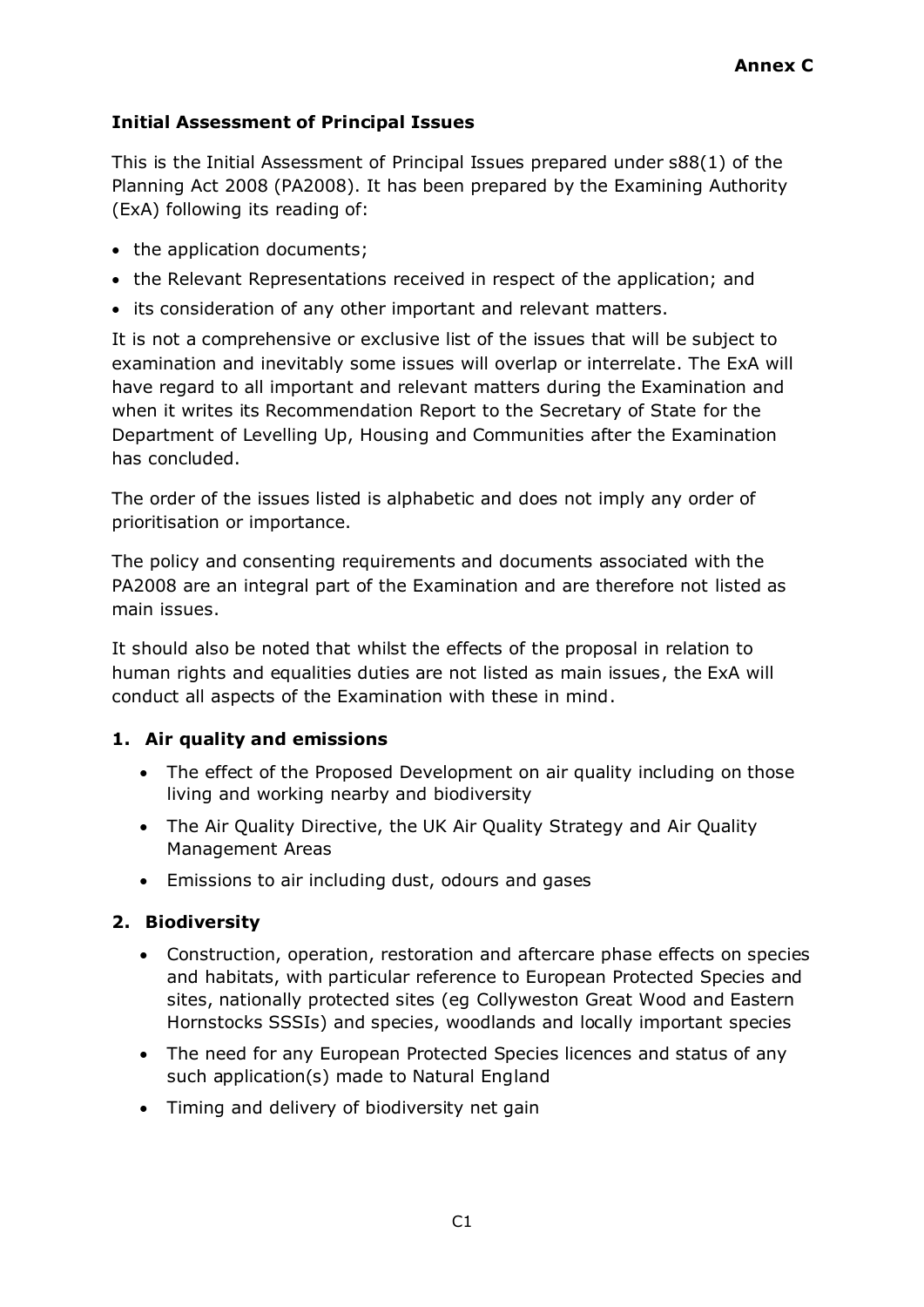# **3. Climate change**

- Whether the Proposed Development would meet the UK's obligations under the Climate Change Act 2008 (as amended) and the United Nations Framework Convention on Climate Change having regard to the latest UK Climate Change projections
- The resilience of the Proposed Development to the effects of climate change

## **4. Draft Development Consent Order**

- The appropriateness of the Applicant's dDCO including its structure, scope, definitions, project description, Articles, Requirements and Protective **Provisions**
- Reliance on precedents derived from previous DCOs or model provisions including justification in the Explanatory Memorandum
- The precision and effectiveness of Requirements including whether they would deliver the mitigation measures required by the Environmental Statement, the DCO Environmental Commitments
- The process of discharging Requirements, including consultation. Explanation and justification of Protective Provisions, including any exclusion of Statutory Undertakers or other bodies
- Consistency and accuracy of the internal and cross-referencing used in the dDCO

## **5. Environmental Impact Assessment**

- Baseline data and surveys, geographical scope, methodologies, assumptions and use of professional judgement, identification and sensitivity of receptors
- The assessment of potential impacts including magnitude, nature and duration, the use of reasonable worst-case scenarios and the 'Rochdale Envelope'
- The effectiveness and delivery of mitigation and compensation measures, including restoration proposals, and the assessment of residual impacts
- The approach to, and scope of, cumulative assessments in the EIA

## **6. Ground conditions**

- Land stability, contamination, pollution control and whether these can be adequately regulated by Environmental Permits
- Safeguarding mineral resources
- The effects of the Proposed Development on neighbouring land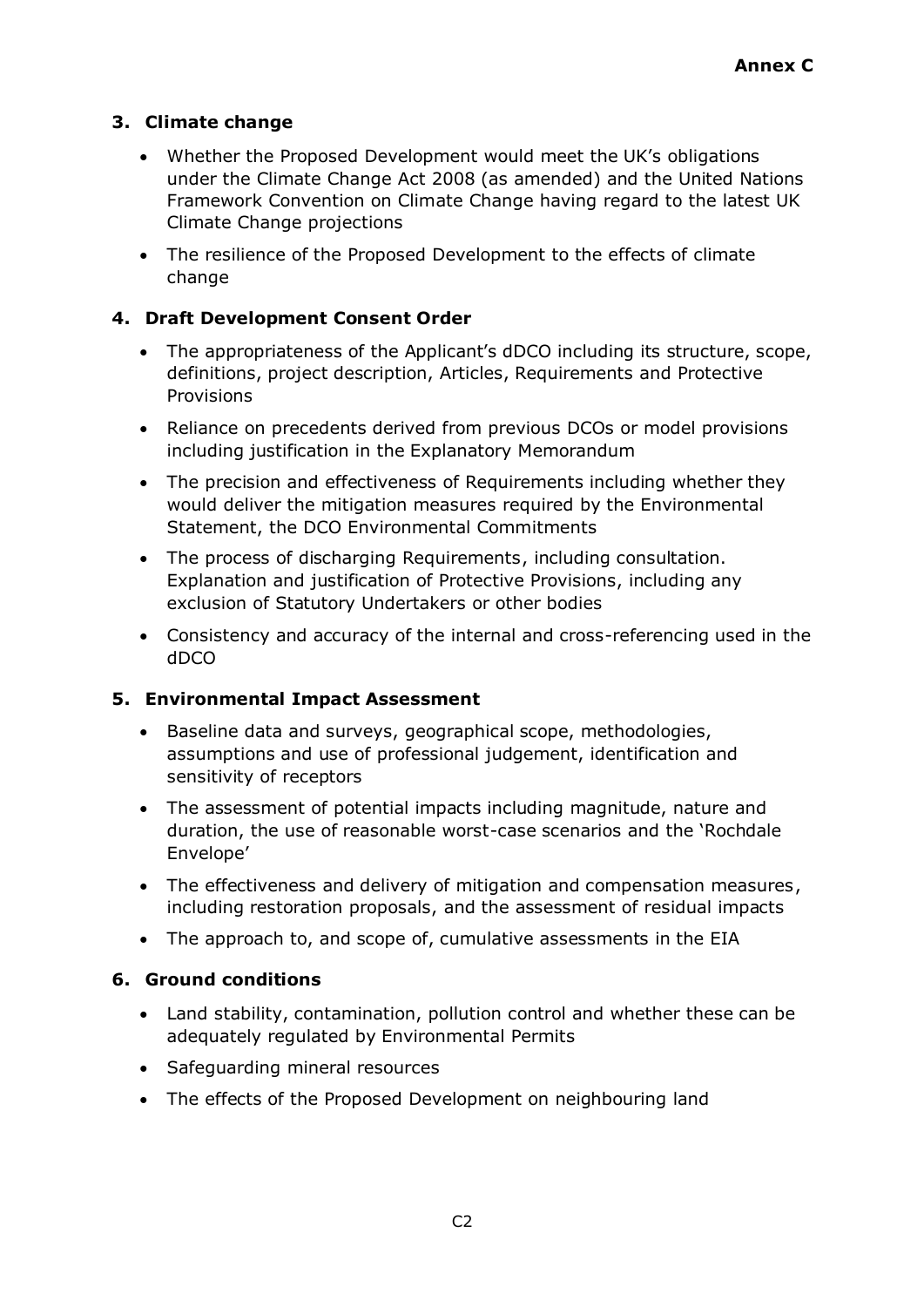# **7. Historic environment**

- The effect on designated and non-designated heritage assets and their settings
- Proposals for archaeological investigation and recording, including assets discovered during construction

# **8. Human health**

- The effects on human health, including direct and indirect effects
- Other consenting requirements including Environment Agency permits

# **9. Infrastructure**

- The effect of the Proposed Development on existing infrastructure crossing the site
- The use of Protective Provisions and other agreements with Statutory Undertakers

# **10.Landscape and visual**

- The effects on visual receptors, landscape character and tranquillity during the construction and operation phases and following restoration
- The effectiveness of mitigation during the construction and operation phases
- The effect of the restoration proposals including the potential for enhancement

# **11.Land use, soils and socio-economics**

- The significance of the loss of Best and Most Versatile agricultural land
- Direct and in-direct socio-economic effects
- The effect of the Proposed Development on neighbouring land uses
- The effect on recreational access during the construction and operation phases and following restoration

# **12.Legislation and policy**

- Applicable legislation and policy
- Human rights and equality duties
- Conformity or otherwise with the National Policy Statement, the development plans and other important and relevant matters, including the waste hierarchy and the proximity principle
- The need for the Proposed Development
- Alternatives and options
- Common and statutory nuisance.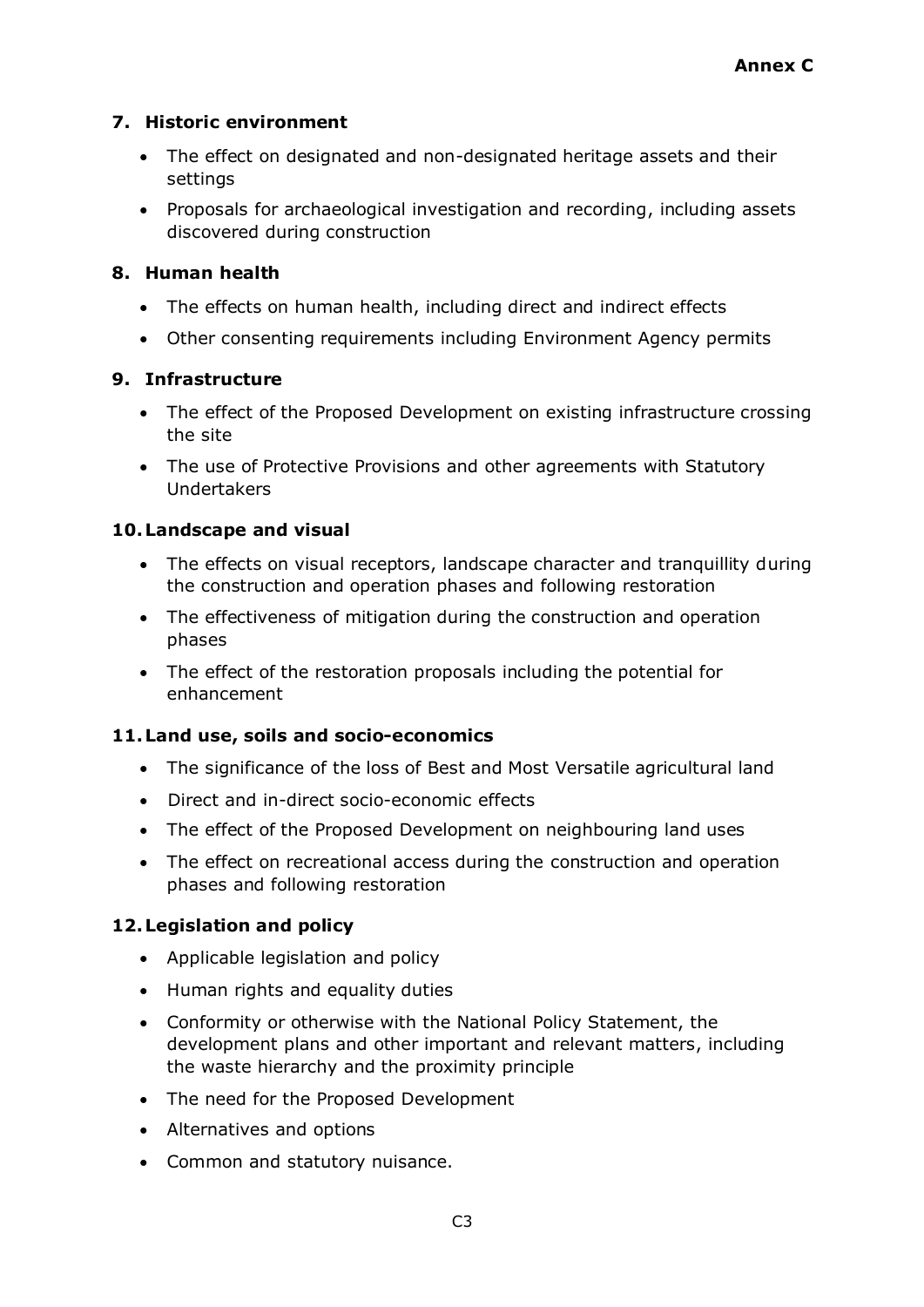• The application of 'good design' principles

## **13. Noise and vibration**

The effects on residential and other receptors and landscape tranquillity during the construction and operation phases

## **14.Safety**

- The resilience of the Proposed Development to major disasters and accidents
- The risk of significant pollution incidents as a result of the Proposed Development
- Site management and monitoring during the operational phase and following restoration
- The effect on military aviation, including the potential for bird strikes

## **15.Traffic and transport**

- The effect of the Proposed Development on traffic flows, delays, volumes and circulation in both the local and wider context
- The effect of the Proposed Development on road safety, cyclists and pedestrian amenity, including road cleanliness and the transport of Low Level Radioactive Waste

## **16.Water quality and resources**

- The Water Framework Directive and The Water Environment (Water Framework Directive) (England and Wales) Regulations 2017
- The effects on groundwater, watercourses, waterbodies and sensitive receptors (including swallow hole)
- Surface water mitigation and management during construction and operation and following restoration. The use of sustainable urban drainage systems
- The flood risk posed by the Proposed Development
- The resilience of the Proposed Development to flooding
- The effects of the Proposed Development on the water resources and neighbouring land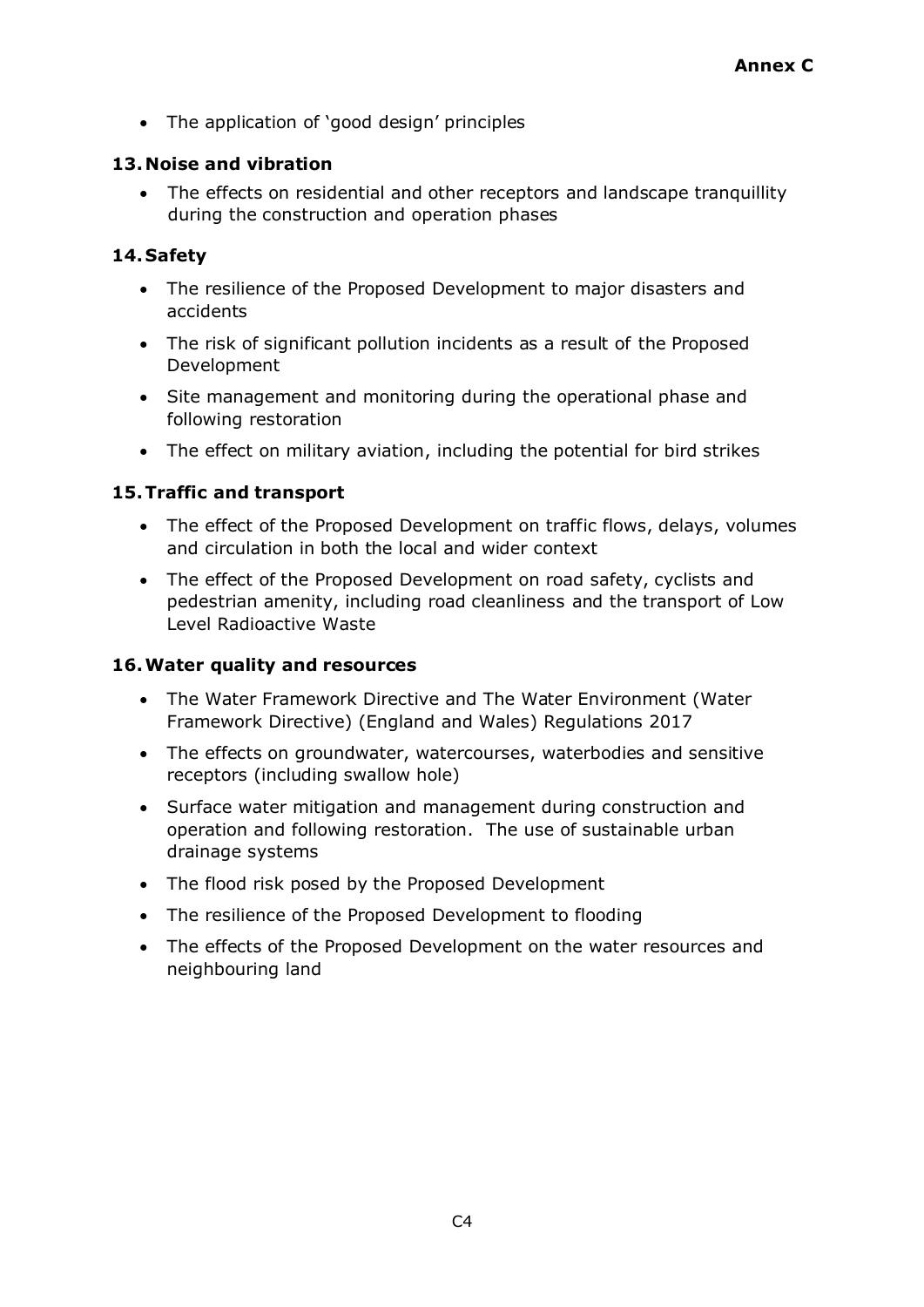# **East Northants Resource Management Facility Western Extension**

# **Draft Examination Timetable**

The Examining Authority (ExA) is under a duty to complete the Examination of the application by the end of the period of six months beginning with the day after the close of the Preliminary Meeting.

The Examination of the application primarily takes the form of the consideration of written submissions. The ExA will also consider any oral representations made at hearings.

| <b>Item</b>    | <b>Matters</b>                                                                                                                                                                                                                                                                                                                                                                              | <b>Due Date</b>                                          |
|----------------|---------------------------------------------------------------------------------------------------------------------------------------------------------------------------------------------------------------------------------------------------------------------------------------------------------------------------------------------------------------------------------------------|----------------------------------------------------------|
| $\mathbf{1}$   | <b>Procedural Deadline A</b>                                                                                                                                                                                                                                                                                                                                                                | <b>Tuesday 25</b>                                        |
|                | Deadline for receipt by the ExA of:                                                                                                                                                                                                                                                                                                                                                         | January 2022                                             |
|                | · Written submissions, if required on any<br>changes that are considered necessary to<br>the draft Examination timetable; on the<br>Examination procedure, including any<br>submissions about the use of virtual<br>procedures and Procedural Decisions<br>taken by the ExA (see Annex E); and<br>• Requests to be heard orally at the<br>Preliminary Meeting and comments on<br>the Agenda |                                                          |
| $\overline{2}$ | <b>Preliminary Meeting</b>                                                                                                                                                                                                                                                                                                                                                                  | <b>Wednesday 2</b><br><b>February 2022</b><br>at 10:00am |
| 3              | Reserve date and time for Preliminary<br>Meeting (if required)                                                                                                                                                                                                                                                                                                                              | <b>Wednesday 2</b><br><b>February 2022</b><br>at 2:00pm  |
| $\overline{4}$ | Issue by ExA of:                                                                                                                                                                                                                                                                                                                                                                            | As soon as                                               |
|                | • Examination Timetable                                                                                                                                                                                                                                                                                                                                                                     | practicable<br>after the PM                              |
|                | • ExA's Written Questions (ExQ1)                                                                                                                                                                                                                                                                                                                                                            |                                                          |
|                | <b>Deadline 1</b>                                                                                                                                                                                                                                                                                                                                                                           | <b>Wednesday 23</b>                                      |
|                | Deadline for receipt by the ExA of:                                                                                                                                                                                                                                                                                                                                                         | <b>February 2022</b>                                     |
|                | • Submission by Interested Parties (IPs) of<br>suggested locations for the ExA to include<br>in the Accompanied Site Inspection (ASI),<br>including the reason for nomination and                                                                                                                                                                                                           |                                                          |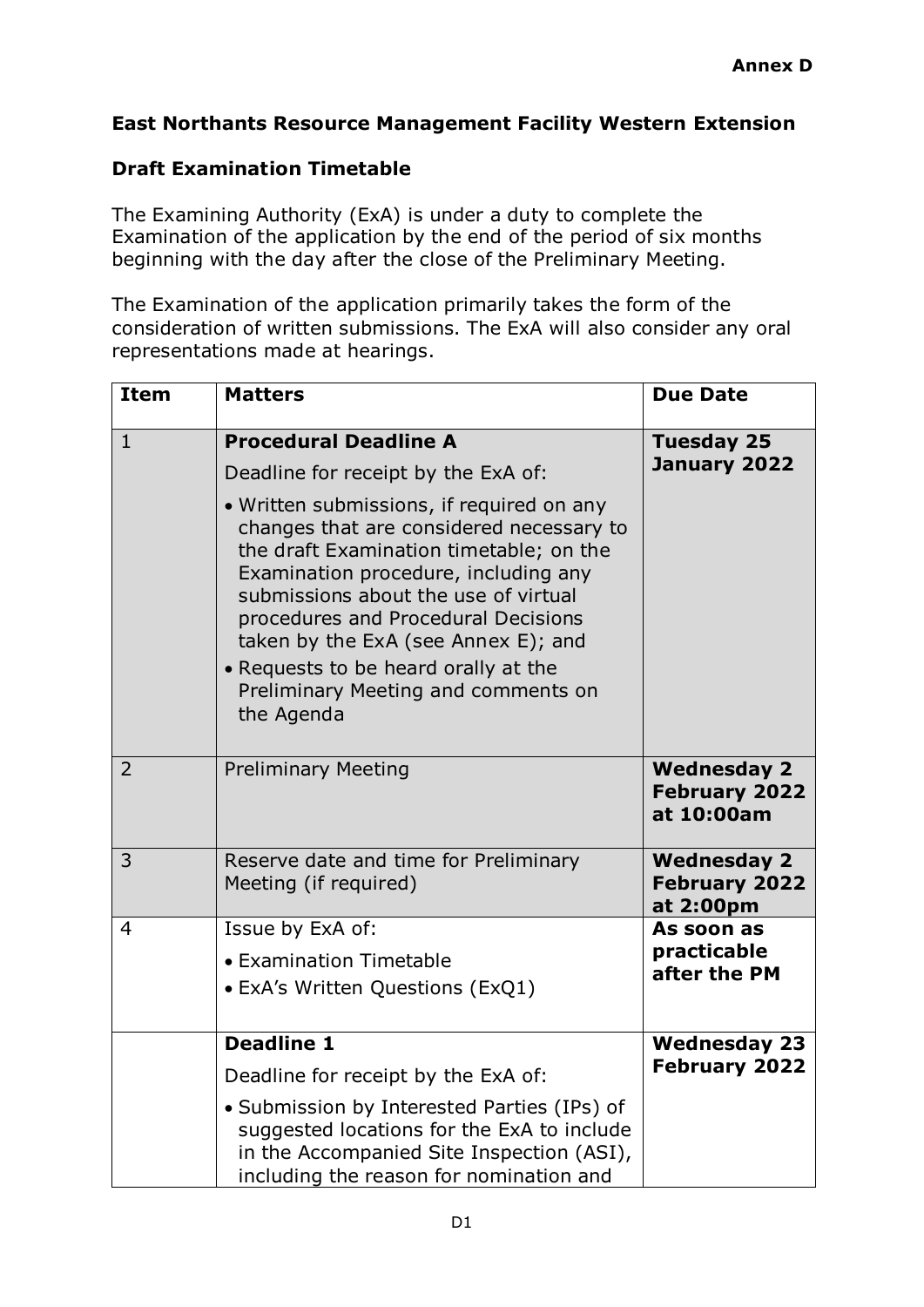|   | issues to be observed, information about<br>whether the location can be accessed<br>using public rights of way or what access<br>arrangements are required (if any) |                       |
|---|---------------------------------------------------------------------------------------------------------------------------------------------------------------------|-----------------------|
|   | • Any further information requested by the<br>ExA under Rule 17 of the Infrastructure<br>Planning (Examination Procedure) Rules<br>2010 (EPR)                       |                       |
|   | • Any other information requested by the<br>ExA for submission at Deadline 1                                                                                        |                       |
|   | <b>Notifications</b>                                                                                                                                                |                       |
|   | • Notification by Interested Parties (IPs) of<br>wish to speak at an Open Floor Hearing                                                                             |                       |
|   | • Notification by IPs of wish to speak at an<br>Issue Specific Hearing(s)                                                                                           |                       |
|   | • Notification by IPs of their intention to<br>attend the ASI                                                                                                       |                       |
|   | • Notification by Statutory Parties who wish<br>to be considered as an IP                                                                                           |                       |
|   | • Notification of wish to receive future                                                                                                                            |                       |
|   | correspondence electronically                                                                                                                                       |                       |
| 5 | <b>Deadline 2</b>                                                                                                                                                   | <b>Friday 4 March</b> |
|   | Deadline for receipt by the ExA of:                                                                                                                                 | 2022                  |
|   | • Comments on Relevant Representations<br>(RRs)                                                                                                                     |                       |
|   | • Written Representations (WRs)                                                                                                                                     |                       |
|   | • Summaries of WRs exceeding 1500 words                                                                                                                             |                       |
|   | • Responses to ExQ1                                                                                                                                                 |                       |
|   | • Local Impact Reports (LIRs) from local<br>authorities                                                                                                             |                       |
|   | • Statements of Common Ground (SoCG)<br>requested by $ExA - see$ Annex E                                                                                            |                       |
|   | • Comments on updated application<br>documents (if submitted)                                                                                                       |                       |
|   | • A revised Guide to the Application                                                                                                                                |                       |
|   | • Applicant's draft itinerary for the ASI<br>• Comments on any additional                                                                                           |                       |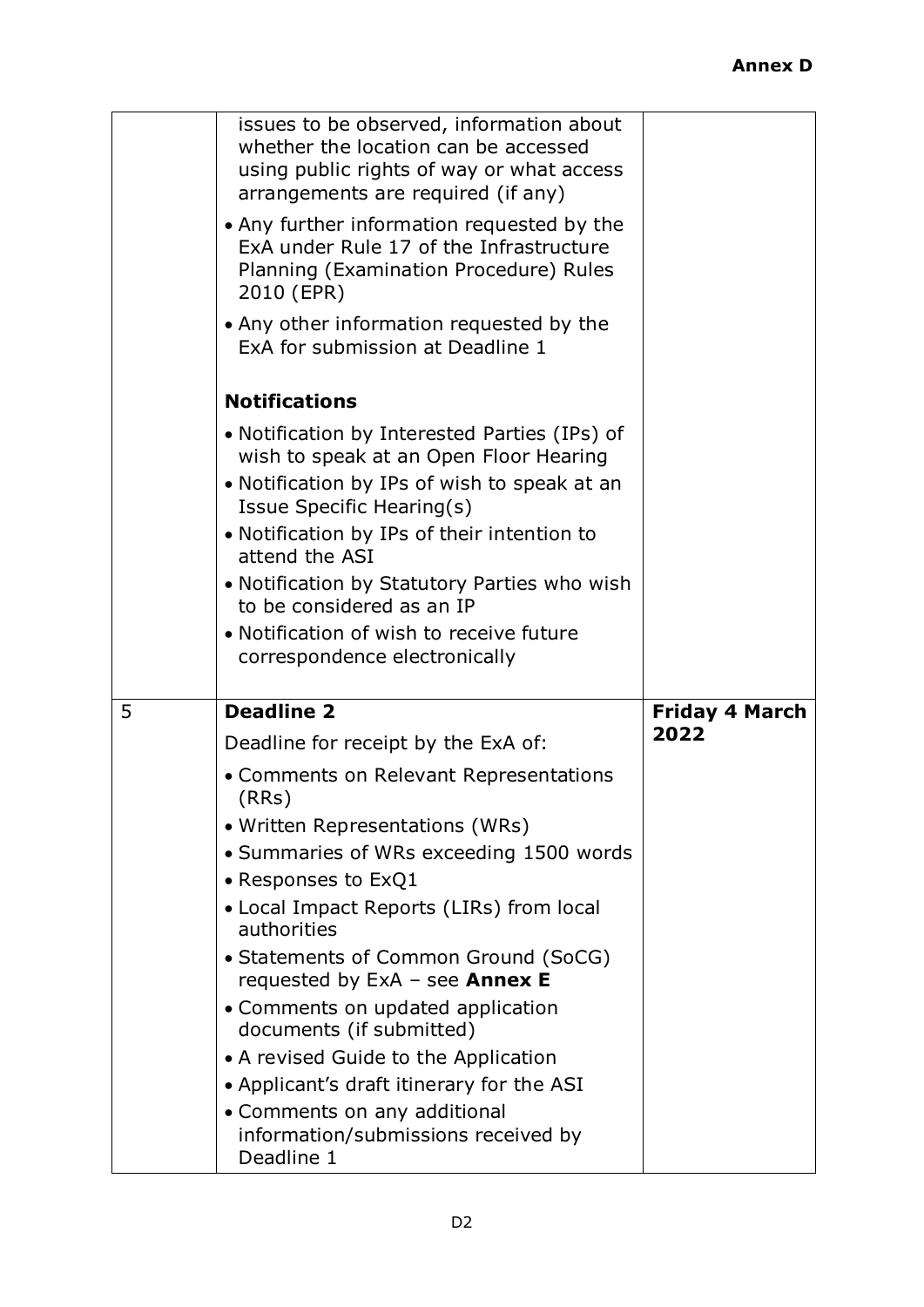| 10             | <b>Deadline 4</b>                                                                                                                                                                                                                                                                                                                                                                                                                                                                                                                                                                                                                                                                                                    | <b>Wednesday 13</b><br><b>April 2022</b>          |
|----------------|----------------------------------------------------------------------------------------------------------------------------------------------------------------------------------------------------------------------------------------------------------------------------------------------------------------------------------------------------------------------------------------------------------------------------------------------------------------------------------------------------------------------------------------------------------------------------------------------------------------------------------------------------------------------------------------------------------------------|---------------------------------------------------|
|                | • Issue Specific Hearings, including the<br>draft DCO<br>• Open Floor Hearing (if required)<br>• Accompanied Site Inspection                                                                                                                                                                                                                                                                                                                                                                                                                                                                                                                                                                                         | Wednesday<br>30, Thursday<br><b>31 March 2022</b> |
| 9              | Time reserved for:                                                                                                                                                                                                                                                                                                                                                                                                                                                                                                                                                                                                                                                                                                   | Tuesday 29,                                       |
|                | Deadline for receipt by the ExA of:<br>• Comments on WRs<br>• Responses to comments on RRs<br>• Comments on any LIRs<br>• Comments on responses to $ExQ1$<br>• Comments on any revised draft DCO from<br>the Applicant, if submitted<br>• Progressed SOCG and Statement of<br>Commonality<br>• An updated version of the draft<br>Development Consent Order (dDCO) in<br>clean, tracked and word versions<br>• Schedule of Changes to the dDCO<br>• Comments on the second itinerary for the<br><b>ASI</b><br>• An updated Guide to the Application<br>• Any further information requested by the<br>ExA under Rule 17 of the EPR<br>• Comments on any additional information/<br>submissions received by Deadline 2 | <b>March 2022</b>                                 |
| 8              | • The second draft itinerary for the ASI<br><b>Deadline 3</b>                                                                                                                                                                                                                                                                                                                                                                                                                                                                                                                                                                                                                                                        | <b>Wednesday 16</b>                               |
| $\overline{7}$ | Issue by the ExA of:                                                                                                                                                                                                                                                                                                                                                                                                                                                                                                                                                                                                                                                                                                 | <b>Wednesday 9</b><br><b>March 2022</b>           |
| 6              | Issue by the ExA of:<br>• Notification of the date, time and place of<br>hearings(s) and the date, time and place<br>for the Accompanied Site Inspection<br>(ASI), if required                                                                                                                                                                                                                                                                                                                                                                                                                                                                                                                                       | <b>Friday 4 March</b><br>2022                     |
|                | • Any further information requested by the<br>ExA under Rule 17 of the EPR                                                                                                                                                                                                                                                                                                                                                                                                                                                                                                                                                                                                                                           |                                                   |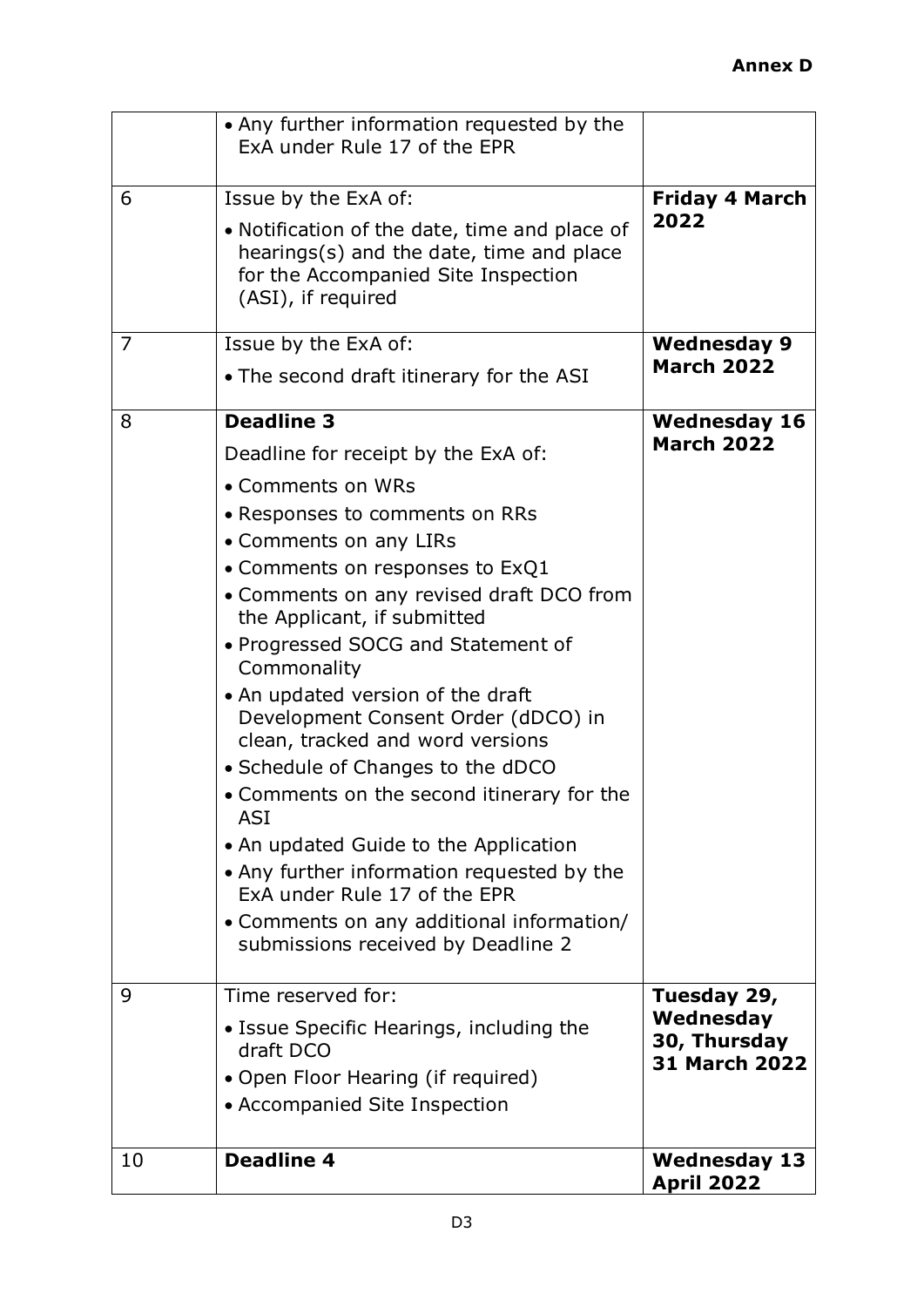|    | Deadline for receipt by the ExA of:<br>• Written summaries of oral contributions<br>at hearings<br>• Post-hearing submissions requested by<br>the ExA<br>• Responses to comments on WRs<br>• Responses to comments on LIRs<br>• Any revised dDCO from the Applicant in<br>clean, tracked and word versions<br>• An updated Schedule of Changes to the<br>dDCO<br>• An updated Guide to the Application<br>• Comments on any other information<br>submitted at Deadline 3<br>• Progressed SOCG and updated Statement<br>of Commonality (if required)<br>• Any other information requested by the<br>ExA under Rule 17 of the EPR<br>• Comments on any additional information/<br>submissions received by Deadline 3 |                                          |
|----|--------------------------------------------------------------------------------------------------------------------------------------------------------------------------------------------------------------------------------------------------------------------------------------------------------------------------------------------------------------------------------------------------------------------------------------------------------------------------------------------------------------------------------------------------------------------------------------------------------------------------------------------------------------------------------------------------------------------|------------------------------------------|
| 11 | Publication by the ExA of:<br>• ExA's Written Questions (ExQ2) (if<br>required)                                                                                                                                                                                                                                                                                                                                                                                                                                                                                                                                                                                                                                    | <b>Wednesday 27</b><br><b>April 2022</b> |
| 12 | <b>Deadline 5</b><br>Deadline for receipt of:<br>• Responses to ExQ2<br>• Comments on any revised dDCO<br>• Progressed SOCG and updated Statement<br>of Commonality of SOCG, if required<br>• An updated Guide to the Application<br>• Any other information requested by the<br>ExA for submission at Deadline 5<br>• Any further information requested by the<br>ExA under Rule 17 of the EPR<br>• Comments on any additional information/<br>submissions received by Deadline 4                                                                                                                                                                                                                                 | <b>Wednesday 11</b><br><b>May 2022</b>   |
| 13 | Issue by the ExA of:                                                                                                                                                                                                                                                                                                                                                                                                                                                                                                                                                                                                                                                                                               | <b>Friday 13 May</b><br>2022             |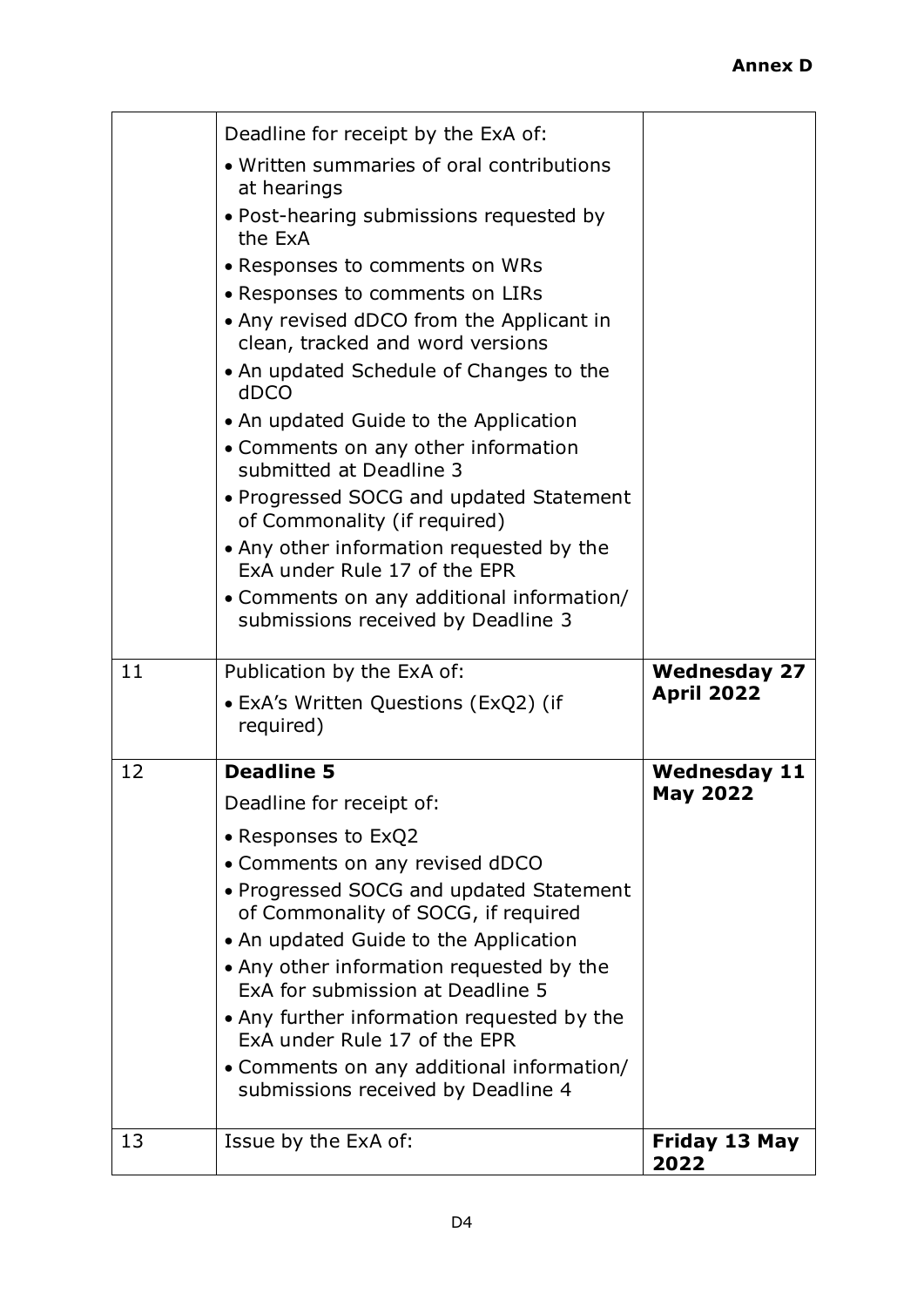|    | Notification of the date, time and place of<br>hearings(s), if required              |                     |
|----|--------------------------------------------------------------------------------------|---------------------|
| 14 | Time reserved for:                                                                   | <b>Wednesday 8</b>  |
|    | • Issue Specific Hearing, including ISH on<br>the dDCO (if required)                 | <b>June 2022</b>    |
| 15 | <b>Deadline 6</b>                                                                    | <b>Wednesday 22</b> |
|    | Deadline for receipt of:                                                             | <b>June 2022</b>    |
|    | • Written summaries of oral contributions<br>at hearings (if required)               |                     |
|    | • Post-hearing submissions requested by<br>the ExA(if required)                      |                     |
|    | • Progressed SoCG and Statement of<br>Commonality (if required)                      |                     |
|    | • Comments on responses to ExQ2                                                      |                     |
|    | • Applicant's updated dDCO in clean,<br>tracked and word versions                    |                     |
|    | • An updated Schedule of Changes to the<br>dDCO                                      |                     |
|    | • An updated Guide to the Application                                                |                     |
|    | • Any other information requested by the<br>ExA for this deadline                    |                     |
|    | • Any further information requested by the<br>ExA under Rule 17 of the EPR           |                     |
|    | • Comments on any additional information/<br>submissions received by Deadline 5      |                     |
| 16 | Publication by the ExA of:                                                           | <b>Wednesday 29</b> |
|    | • The ExA's proposed Schedule of Changes<br>to the dDCO (if required)                | <b>June 2022</b>    |
|    | • Report on Implications for European Sites<br>(RIES) (if required)                  |                     |
| 17 | <b>Deadline 7</b>                                                                    | <b>Wednesday 20</b> |
|    | Deadline for receipt by the ExA of:                                                  | <b>July 2022</b>    |
|    | • Comments on submissions for Deadline 6                                             |                     |
|    | • Comments on the ExA's proposed<br>Schedule of Changes to the dDCO (if<br>required) |                     |
|    | • Comments on RIES (if required)                                                     |                     |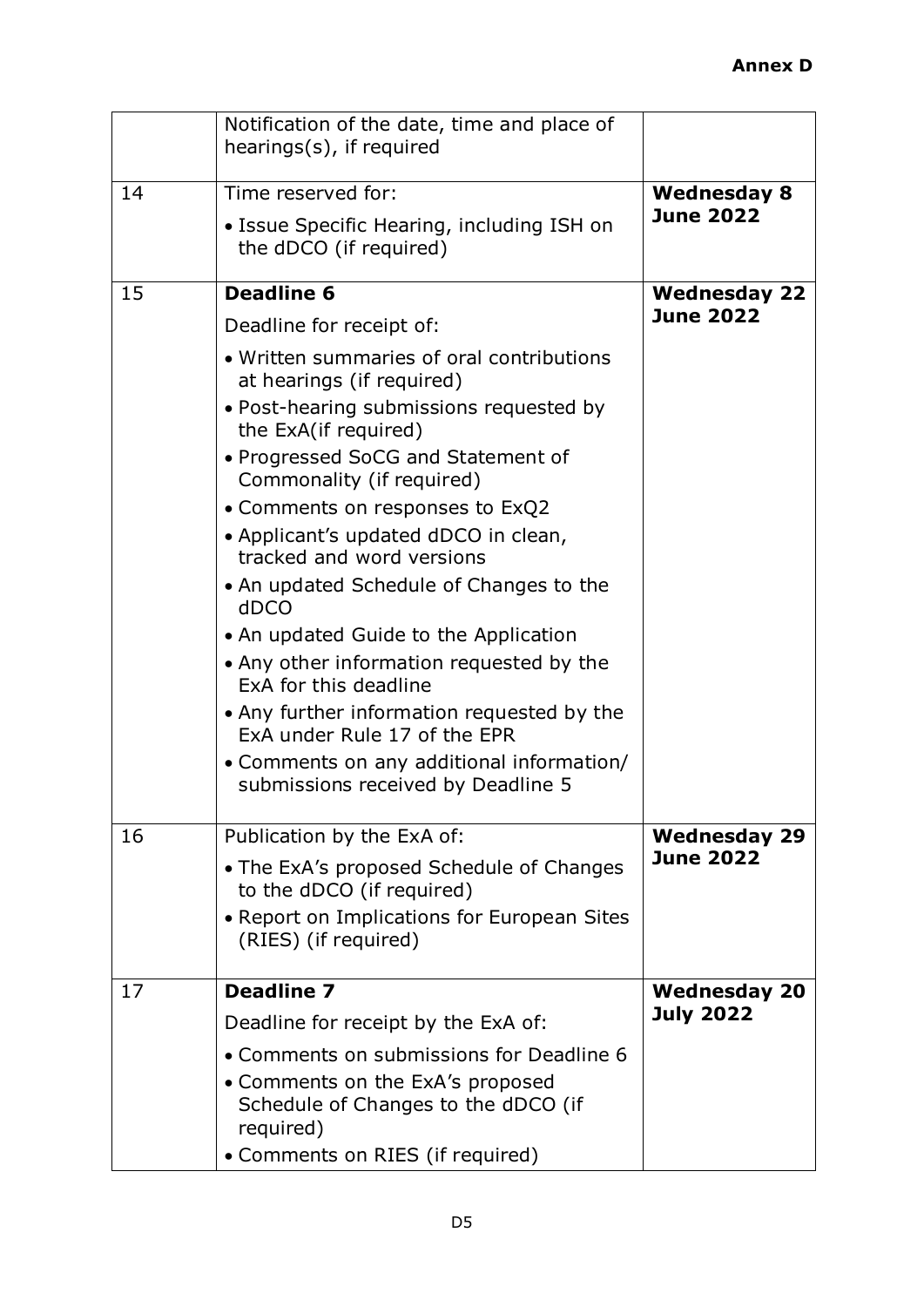|    | • Final SoCG and finalised Statement of<br>Commonality<br>• Final draft DCO to be submitted by the<br>Applicant in clean, tracked, word versions<br>and in the statutory Instrument (SI)<br>template with the SI template validation<br>report<br>• Final Guide to the Application<br>• Any other information requested by the<br>ExA for submission at Deadline 7<br>• Any further information requested by the<br>ExA under Rule 17<br>• Comments on any additional information/<br>submissions received by Deadline 6 |                                        |
|----|--------------------------------------------------------------------------------------------------------------------------------------------------------------------------------------------------------------------------------------------------------------------------------------------------------------------------------------------------------------------------------------------------------------------------------------------------------------------------------------------------------------------------|----------------------------------------|
| 18 | The ExA is under a duty to complete the<br>Examination of the application by the end<br>of the period of 6 months beginning with<br>the day after the close of the Preliminary<br>Meeting.                                                                                                                                                                                                                                                                                                                               | <b>Tuesday 2</b><br><b>August 2022</b> |

### **Submission times for deadlines**

The time for submission of documents at any deadline in the timetable is 23:59 on the relevant deadline date, unless instructed otherwise by the ExA.

### **Publication dates**

All information received will be published on the project webpage on the National [Infrastructure Planning website as](https://infrastructure.planninginspectorate.gov.uk/projects/east-midlands/east-northants-resource-management-facility-western-extension/) soon as practicable after the deadlines for submissions. See Annex F of this letter for more information.

### **Hearing agendas**

Please note that for Issue Specific Hearings the ExA will publish a high-level agenda alongside the notification of the hearing to help inform your decision about whether to register to participate. A detailed draft agenda will be made available on the project webpage on the National Infrastructure Planning website at least five working days in advance of the hearing date. However, the actual agenda on the day of each hearing may be subject to change at the discretion of the ExA. For Open Floor Hearings agendas may not be published.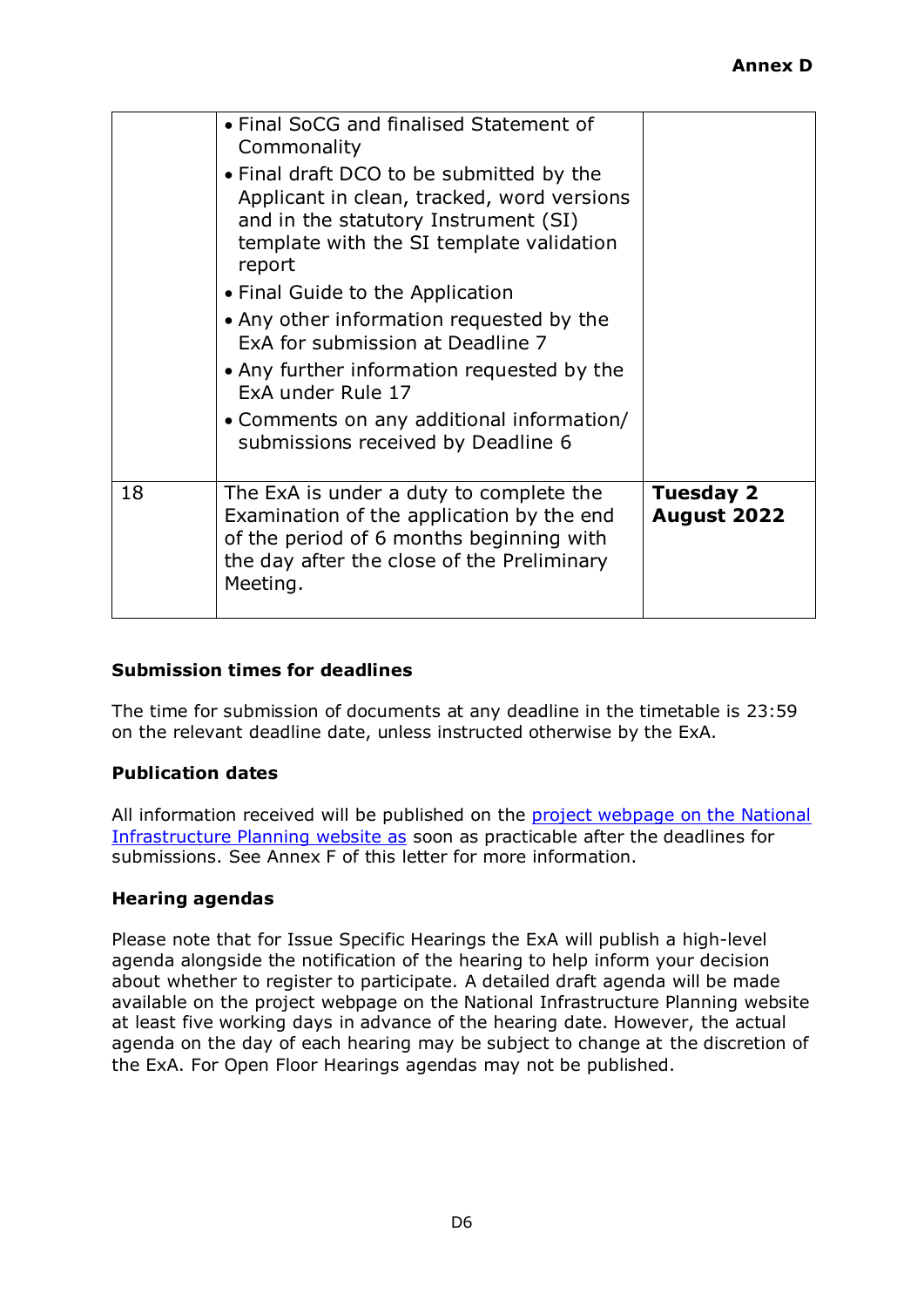## **Report on the Implications for European Sites (RIES)**

Where an applicant has provided a No Significant Effects Report or a Habitats Regulations Assessment (HRA) Report with the application, the ExA may decide to issue a RIES during the Examination. The RIES is a factual account of the information and evidence provided to the ExA on HRA matters during the Examination up to the date of the publication of the RIES, for the purposes of enabling the Secretary of State, as competent authority, to undertake its HRA. It is not the ExA's opinion on HRA matters. Comments on the RIES will be invited by the ExA and any received will be taken into account as part of the ExA's Recommendation to the Secretary of State.

The Secretary of State may rely on the consultation on the RIES to meet its obligations under Regulation 63(3) of The Habitats Regulations 2017 and/ or Regulation 28 of The Offshore Marine Regulations.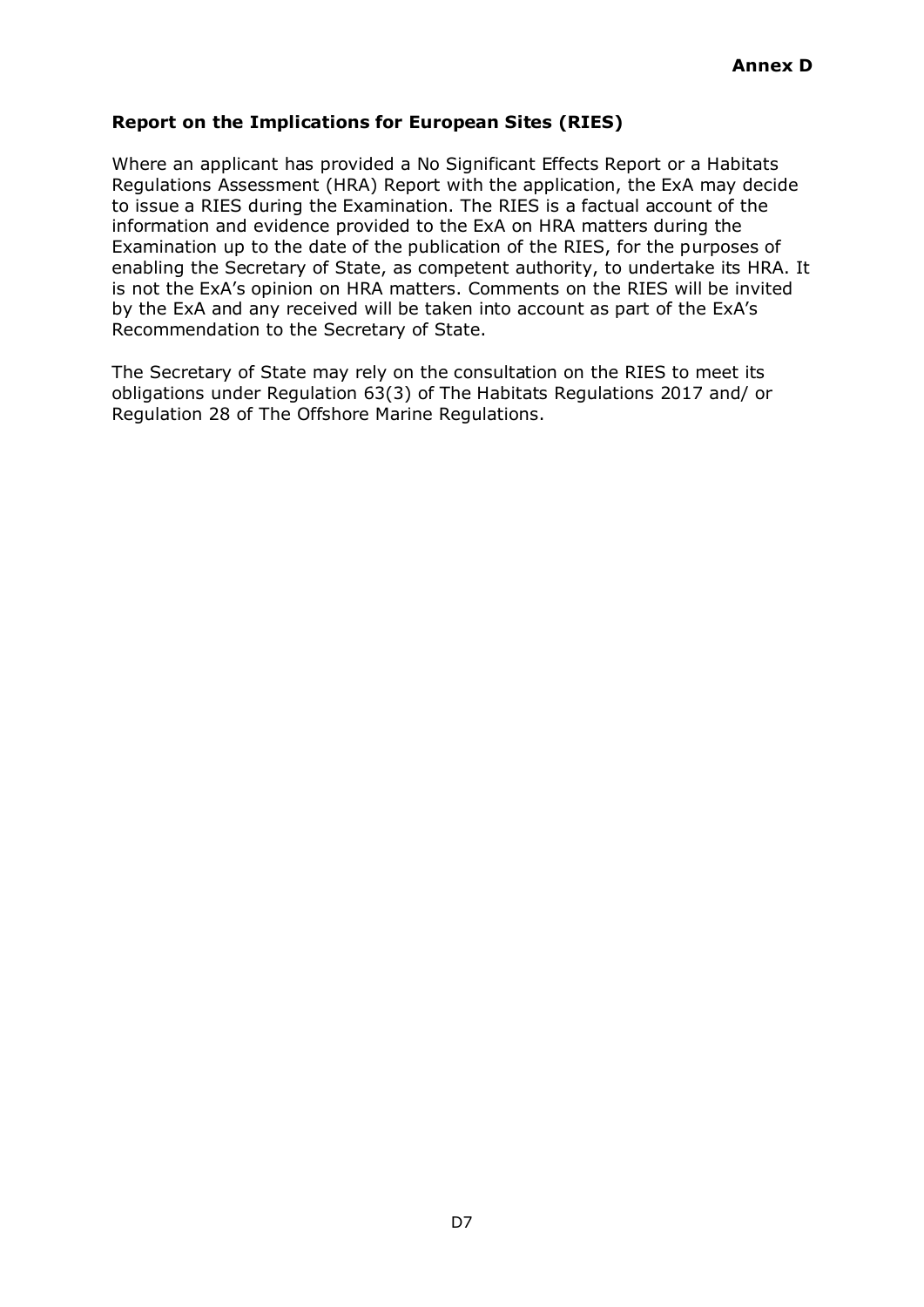### **Procedural Decisions made by the Examining Authority**

The Examining Authority (ExA) has made the following Procedural Decisions:

### **1. Statements of Common Ground (SoCG)**

In relation to some of the Principal Issues identified in **Annex C**, the ExA would be assisted by the preparation of SoCGs between the Applicant and certain Interested Parties. The draft Examination Timetable at **Annex D** therefore identifies **Deadline 2** for the submission of SoCGs.

The aim of a SoCG is to agree factual information and to inform the ExA and all other parties by identifying where there is agreement and where the differences lie at an early stage in the Examination process. It should provide a focus and save time by identifying matters which are not in dispute or need not be the subject of further evidence. It can also usefully state where and why there may be disagreement about the interpretation and relevance of the information. Unless otherwise stated or agreed, the SoCG should be agreed between the Applicant and the other relevant Interested Party or parties, and submitted **by the Applicant**.

SoCGs are requested to be prepared between the Applicant and:

### **A) North Northamptonshire Council,** to include:

- Compliance with the development plans, impacts on land use and the acceptability of proposed changes to land use
- The need for the Proposed Development and assessment of alternatives to it
- Compliance with relevant legal requirements and policy, including Environmental Impact Assessment (EIA) and flood risk
- Impacts on local transport networks, including lorry routeing and road cleaning
- Traffic management and communication with residents and businesses during construction
- Air quality, including compliance with any local air quality plans
- Dust, odour, artificial light, smoke, steam impacts and nuisance
- Noise and vibration and impacts on local residents and others, construction noise and working hours limits, noise barriers or other mitigation
- Biodiversity and impacts on sites, habitats and species and mitigation during the operational phase and following restoration
- Landscape and visual impact assessment, including lighting and planting during the operational phase and following restoration. Arrangements for aftercare following completion
- Flood risk, including the adequacy of the Flood Risk Assessment, use of appropriate UK Climate Change Projections, compliance with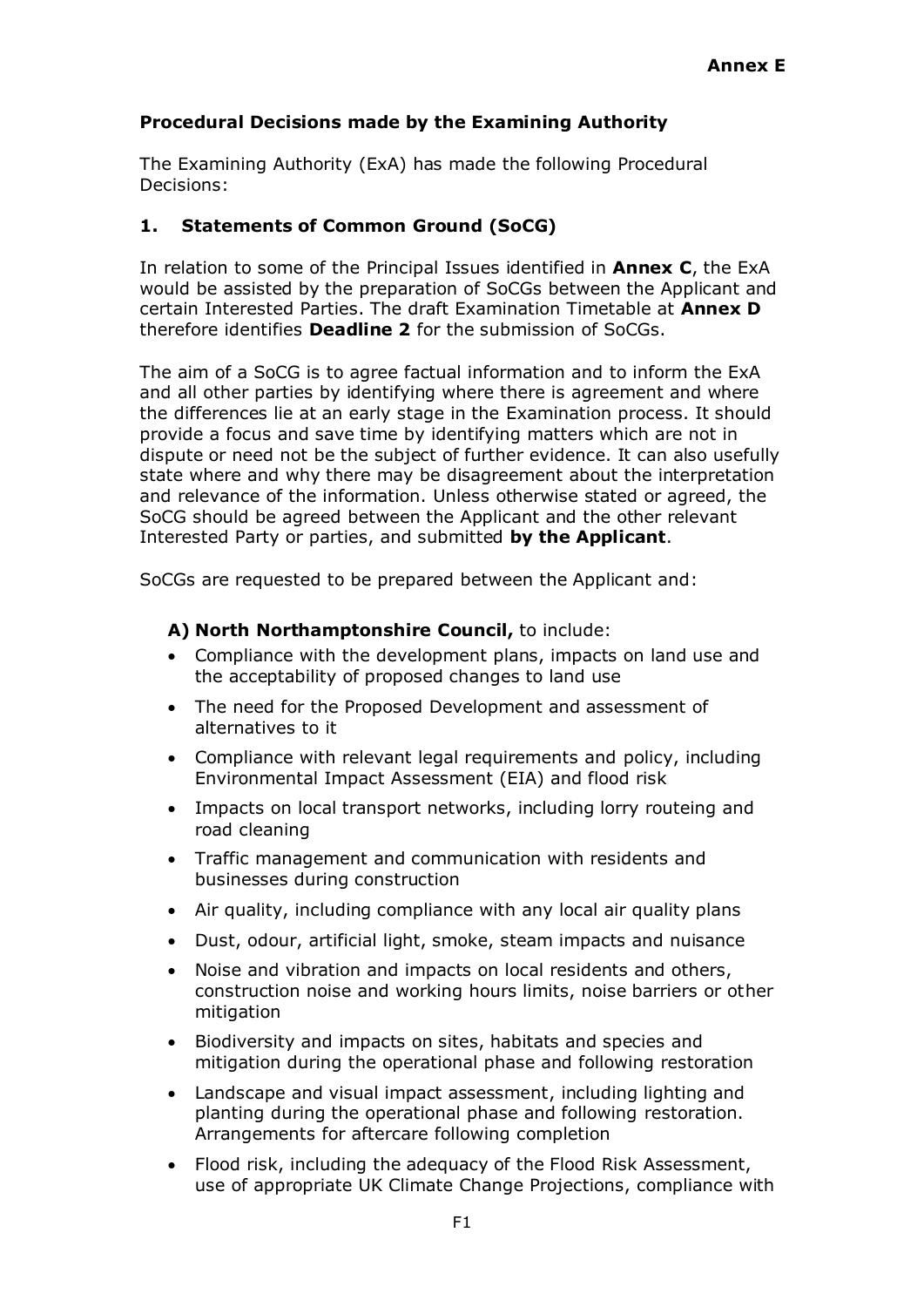the National Planning Policy Framework, the selection and design of mitigation measures

- Surface water drainage including the use of Sustainable Urban Drainage Systems (SuDS), compliance with national standards and the appropriate body to be given the responsibility to maintain any SuDS
- Impacts on Public Rights of Way and opportunities to improve, public access following restoration
- Temporary and permanent impacts on recreation facilities and opportunities
- Socio-economic impacts
- Common law nuisance and statutory nuisance, nuisance mitigation and limitations and appropriate provisions in the dDCO
- Whether the requirements for restoration have been adequately defined in the dDCO and whether they have been appropriately assessed and mitigated
- Human health impacts and measures to avoid, reduce or compensate for adverse health impacts, including cumulative impacts on health
- Safety impact assessment
- The assessment of military aviation and defence matters in accordance with the National Networks National Policy Statement, having regard to the proximity of RAF Wittering
- The Planning Obligation including status, scope, effect and timescale for completion

### **B) The Environment Agency**, to include:

- Existing and new Environmental Permits, including their status, scope, controls, mitigation measures and timescales.
- Dust, odour, artificial light, smoke and steam scope and methodology of assessment
- The water environment including main rivers, groundwater and other water bodies, any concerns on impacts on water quality/resources and the need for any specific requirements in the dDCO, compliance with the Water Framework Directive
- Flood risk, including the adequacy of the Flood Risk Assessment, use of appropriate UK Climate Change Projections, compliance with the National Planning Policy Framework, the selection and design of mitigation measures
- Surface water drainage including the use of SuDS, compliance with national standards and the appropriate body to be given the responsibility to maintain any SuDS
- Water abstraction, discharges, pollution control and permits and whether potential releases can be adequately regulated under the pollution control framework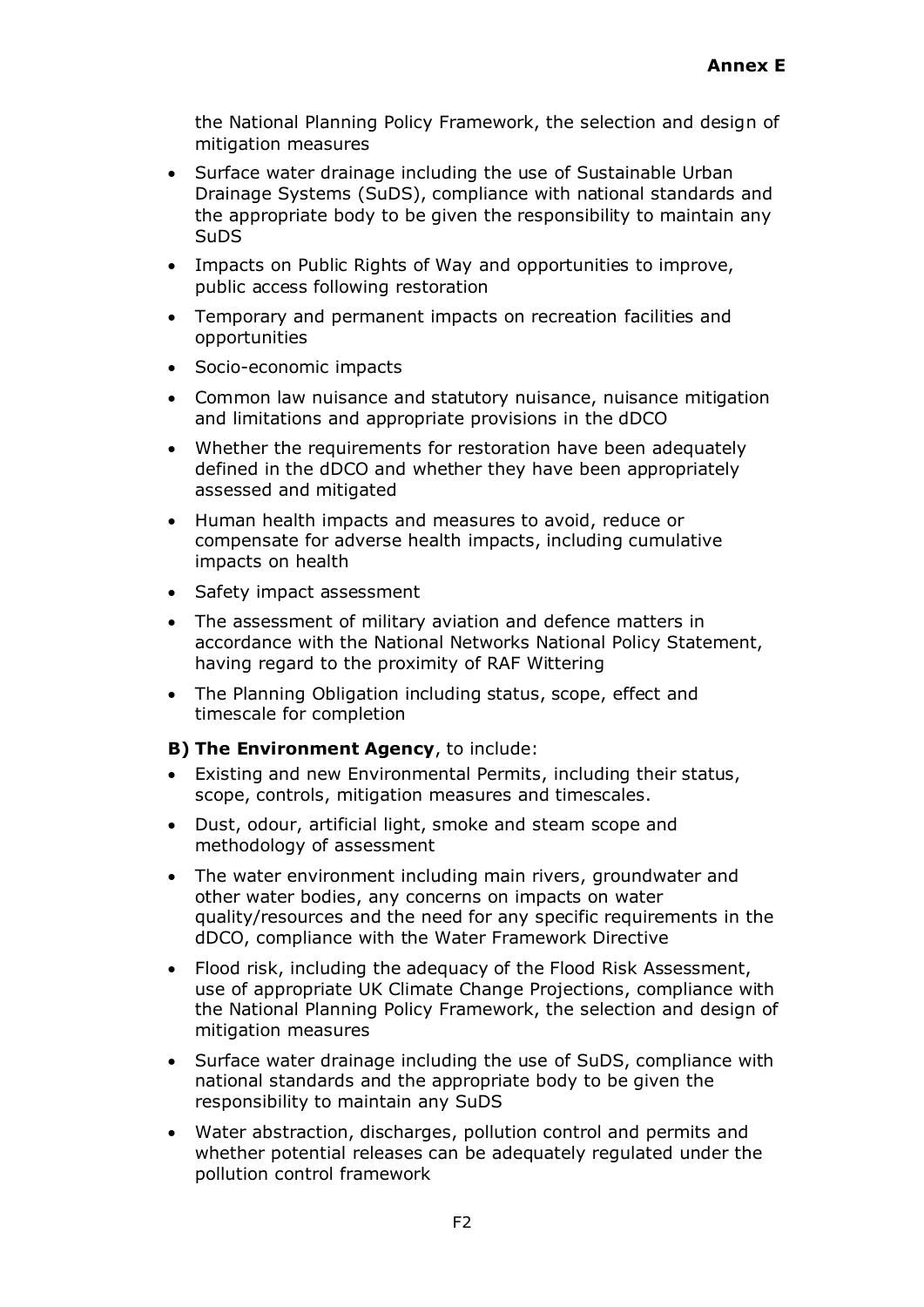- Ground conditions, including the stability and contamination assessments, controls and mitigation measures
- Climate change, including the UK's obligations under the Climate Change Act 2008 (as amended) and the United Nations Framework Convention on Climate Change having regard to the latest UK Climate Change projections. The resilience of the Proposed Development to the effects of climate change
- The need for Protective Provisions in the dDCO

### **C) Natural England**, to include:

- The Applicant's Habitat Regulation Assessment No Significant Effects Report (NSER) and the included matrices which exclude the potential for likely significant effects to arise alone or in combination with other plans and projects
- Appropriateness and effectiveness of the reliance on controls in the existing and new Environmental Permits
- Impacts on habitats and species, habitat replacement and opportunities for enhancement
- Restoration proposals and bio-diversity net gain
- Assessment of noise, vibration, air and water quality impacts on designated nature conservation sites, protected species and other biodiversity interest and landscapes during the operational phase and following restoration
- Agreement or otherwise on biodiversity and ecological conservation mitigation measures, any comfort/impediments for the granting of relevant licences and their timescales

#### **D) National Grid Gas plc**, to include:

- The high-pressure gas pipeline which crosses the site
- The Protective Provisions set out in the dDCO
- Other matters raised in Relevant Representation [\[RR-001\]](https://infrastructure.planninginspectorate.gov.uk/projects/east-midlands/east-northants-resource-management-facility-western-extension/?ipcsection=relreps&relrep=44464)

### **E) Western Power Distribution (East Midlands) plc,** to include:

- The overhead line which crosses the site and the proposal for its diversion
- The Protective Provisions set out in the dDCO
- Other matters raised in Relevant Representation [\[RR-012\]](https://infrastructure.planninginspectorate.gov.uk/projects/east-midlands/east-northants-resource-management-facility-western-extension/?ipcsection=relreps&relrep=44466)

### **F) Cecil Estate Family Trust**, to include:

- The effect on the land owned by the Trust during the operational phase and following restoration including any effect on proposed land uses
- The Applicant's rights or otherwise to discharge surface water to the swallow hole
- Other matters raised in Relevant Representations [\[RR-008](https://infrastructure.planninginspectorate.gov.uk/projects/east-midlands/east-northants-resource-management-facility-western-extension/?ipcsection=relreps&relrep=44470) and [RR-](https://infrastructure.planninginspectorate.gov.uk/projects/east-midlands/east-northants-resource-management-facility-western-extension/?ipcsection=relreps&relrep=44460)[015\]](https://infrastructure.planninginspectorate.gov.uk/projects/east-midlands/east-northants-resource-management-facility-western-extension/?ipcsection=relreps&relrep=44460)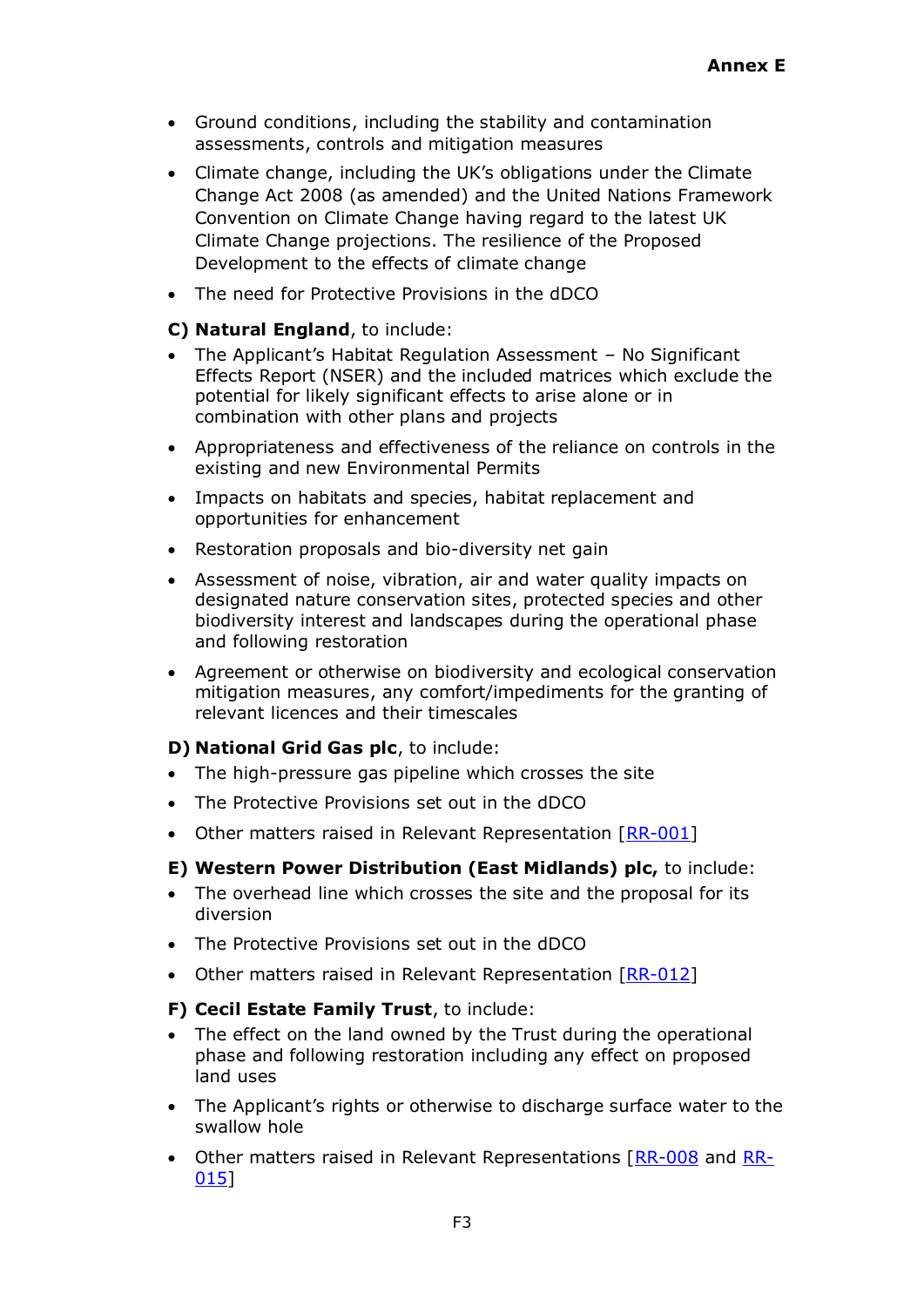### **G) NW Fiennes**, to include

• The matters raised in Relevant Representation [\[RR-003\]](https://infrastructure.planninginspectorate.gov.uk/projects/east-midlands/east-northants-resource-management-facility-western-extension/?ipcsection=relreps&relrep=44461)

## **H) Defence Infrastructure Organisation,** to include

- The potential for the Proposed Development to increase the risk of bird strike in connection with operations at RAF Wittering
- Other matters raised in Relevant Representation [\[RR-005\]](https://infrastructure.planninginspectorate.gov.uk/projects/east-midlands/east-northants-resource-management-facility-western-extension/?ipcsection=relreps&relrep=44471)

### **I) Northants Police and Northants Fire and Rescue,** to include

• Fire risk, anti-social behaviour and the matters raised in Relevant Representation [\[RR-011\]](https://infrastructure.planninginspectorate.gov.uk/projects/east-midlands/east-northants-resource-management-facility-western-extension/?ipcsection=relreps&relrep=44458)

### **J) Butterfly Conservation**, to include

- Impacts on habitats and species, habitat replacement and opportunities for enhancement
- Restoration proposals and bio-diversity net gain
- Other matters raised in Relevant Representation [\[RR-004\]](https://infrastructure.planninginspectorate.gov.uk/projects/east-midlands/east-northants-resource-management-facility-western-extension/?ipcsection=relreps&relrep=44473)

### **SoCGs A-C** to include:

- The applicable legislation and policy considered by the Applicant
- The Environmental Impact Assessment methodology, including the assessment of cumulative effects and the other plans/projects included
- The application of expert judgements and assumptions
- Baseline information, data collection methods, data/statistical analysis, approach to modelling, presentation of results and forecast methodologies
- The extent of the areas of potential impact considered
- Identification and sensitivity of receptors with the potential to be affected, the magnitude and quantification of potential impacts
- The assessment of likely effects (direct and indirect) on identified receptors
- "Reasonable worst case" Rochdale Envelope parameters
- The mitigation measures required and whether they are likely to result in the identified residual impacts
- The significance of each residual impact
- Whether the identified mitigation measures adequately secured by the combination of Requirements in the dDCO with other consents, permits and licenses
- The scope and adequacy of the submitted DCO Environmental **Commitments**
- Matters for which detailed approval needs to be obtained and the roles of the local authorities and of other statutory and regulatory authorities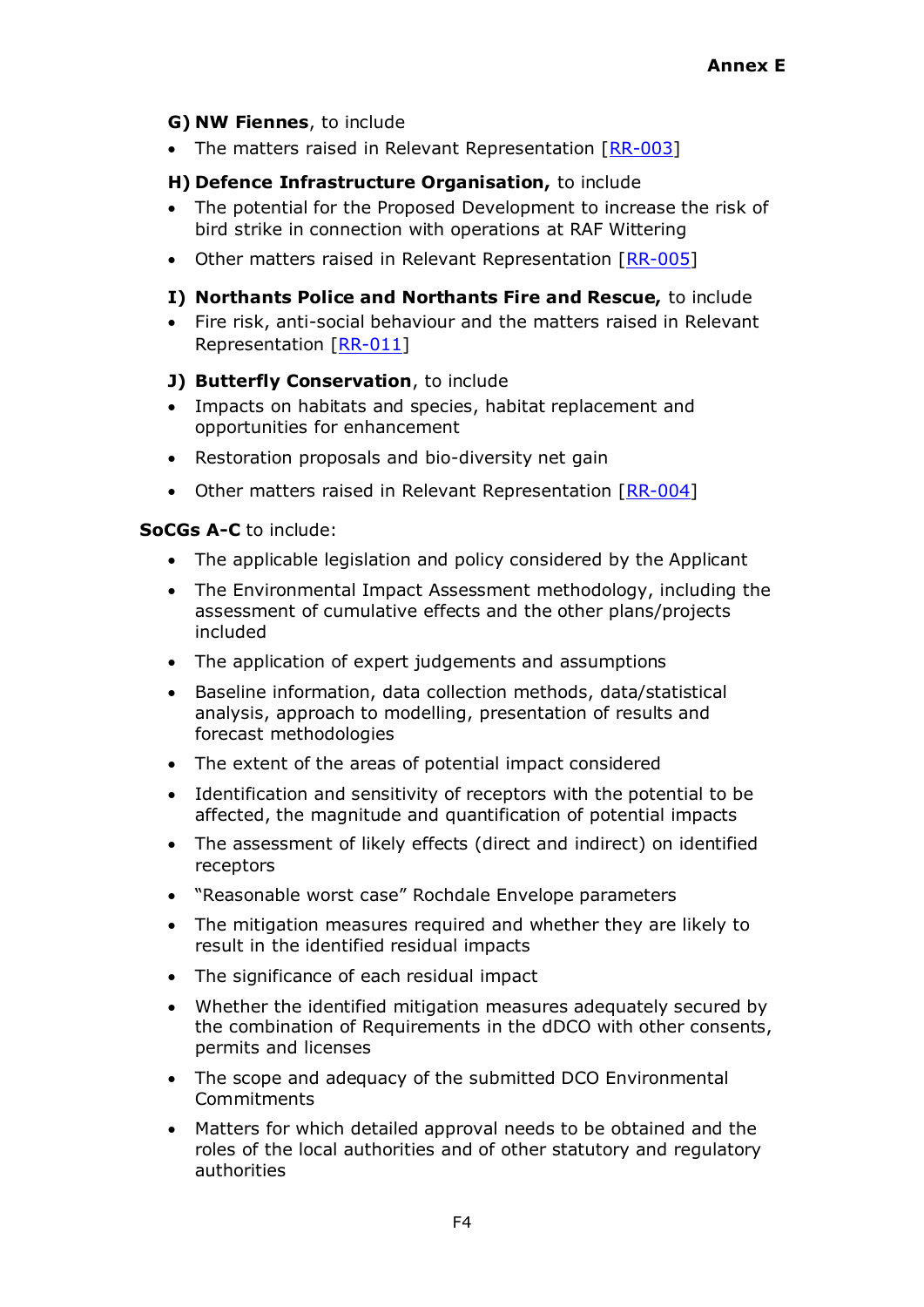- The identification of other consents, permits or licenses required before the development can become operational, their scope, any management plans that would be included in an application, progress to date, comfort/impediments and timescales for the consents, permits or licenses being granted
- Whether the effectiveness of other consents, permits or licenses as mitigation has been accurately identified in the impact assessment

**All of the SoCGs listed above should cover the Articles and Requirements in the draft Development Consent Order**. Any Interested Party that wishes an Article or Requirement to be reworded should provide the form of words sought in the SoCG.

Where a particular SoCG cannot be agreed between the parties by **Deadline 2**, or if any local authority position needs to be signed off at a higher level, draft versions of that SoCG are requested to be submitted **by the Applicant** at **Deadline 2**. The position of the relevant Interested Parties should then be confirmed during the course of the Examination. The daft Examination Timetable makes provision for updated SoCGs to be submitted at each Deadline with final versions by **Deadline 7**.

Nevertheless, the Applicant and other parties are strongly encouraged to co-operate in order that fully considered and complete SoCGs can be submitted as early as possible in the Examination.

The content of SoCGs will help to inform the ExA about the need to hold any Issue Specific Hearings during the Examination, and to enable the ExA and the Applicant to give notice of such hearings at least 21 days in advance of them taking place.

### **2. Draft itinerary for Accompanied Site Inspection**

The draft Examination Timetable at Annex D shows that I have reserved time for an Accompanied Site Inspection (ASI) later in the Examination (**29, 30 or 31 March 2022).** This will only take place to the extent that Government COVID19 restrictions at the time allow, and details of any such inspection will be published nearer the time.

In anticipation that an ASI will go ahead, IPs are requested to submit suggested locations for the ASI, the reasons for the locations and access arrangements by Deadline 1 (**Wednesday 23 February 2022**). The Applicant is requested to prepare a draft itinerary for the Accompanied Site Inspection (ASI) to be submitted by Deadline 2 (**Friday 4 March 2022**). The first draft ASI itinerary should include relevant sites and locations referred to in the Relevant Representations received and any other sites and locations at which the Applicant has predicted likely significant environmental effects. The ExA will then publish the second draft itinerary for Interested Parties to comment (**Wednesday 9 March 2022**). I will review the comments made about the second draft ASI itinerary (to be submitted by Deadline 3 on **Wednesday 16 March 2022**) and may make changes to it. The final ASI itinerary will be published in advance of the event taking place.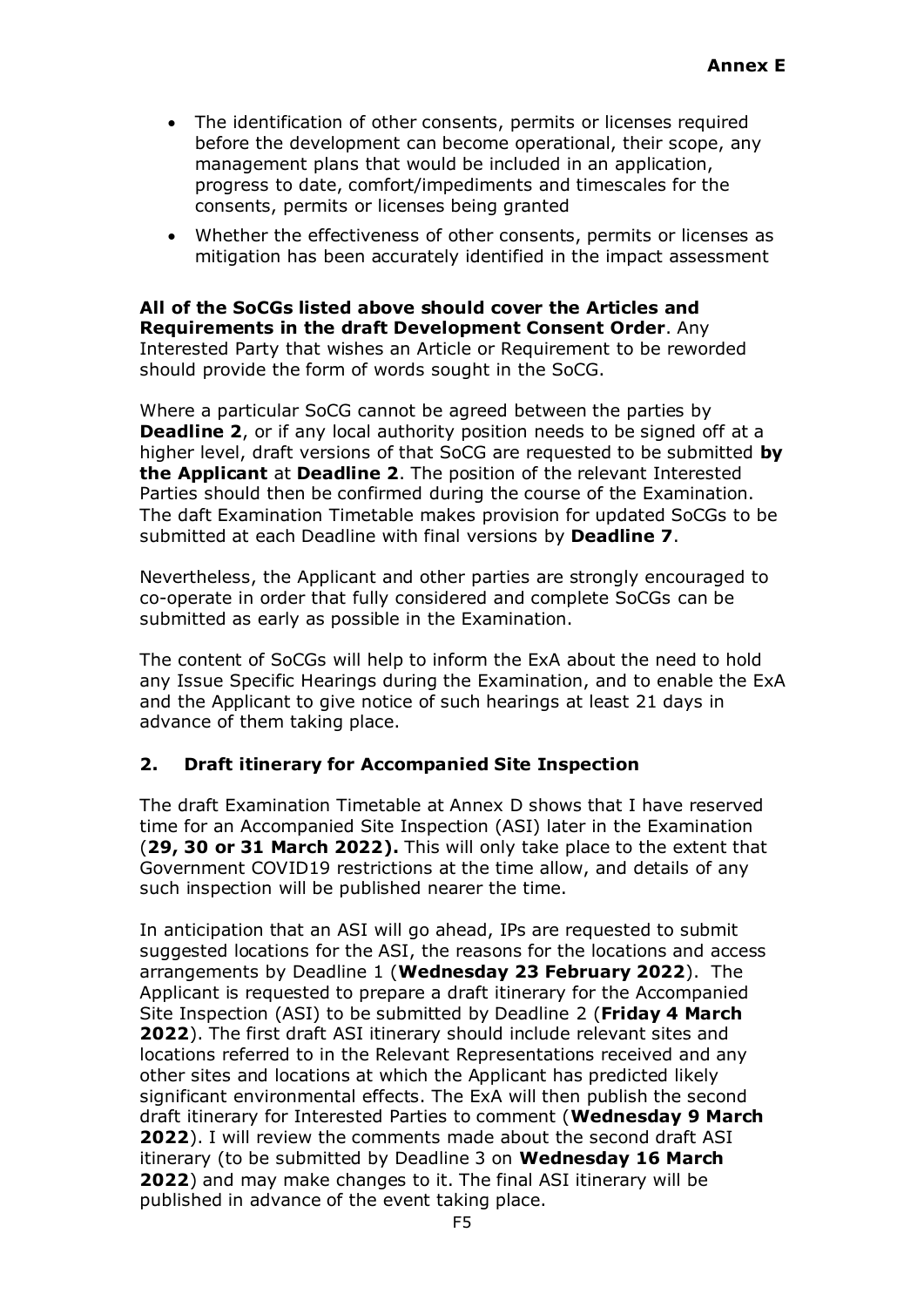## **3. Guide to the application**

I would find it helpful if, at each deadline, the Applicant could provide an updated Guide to the Application document which provides a list of the most up-to-date documents before the Examination. A final version must be submitted before the close of the Examination.

### **4. Virtual events**

As set out in the Rule 6 letter, I have made the Procedural Decision to hold the Preliminary Meeting virtually, online. I have also decided that requests to participate actively or to comment on the Agenda must be received by Procedural Deadline A (Tuesday 25 January 2022).

In the absence of any certainty regarding Government possible restrictions on public meetings relating to the COVID-19 pandemic, I have decided, as a starting point, to assume that all meetings and hearings for the Examination will also need to be held virtually, and the Examination Timetable has been drafted on this basis. Should restrictions be relaxed sufficiently to hold future events in either a face-to-face or blended format, I will publish further decisions on this, noting that the Timetable is sufficiently flexible to accommodate a range of possible event formats.

### **5. Acceptance of Additional Submissions into the Examination**

The following documents have been accepted into the Examination:

• Email from Huntingdonshire District Council dated 29 September 2021 [\[AS-001\]](https://infrastructure.planninginspectorate.gov.uk/wp-content/ipc/uploads/projects/WS010005/WS010005-000398-Huntingdonshire%20District%20Council%20Additional%20Submission%20-%2022%20Oct%202021.pdf).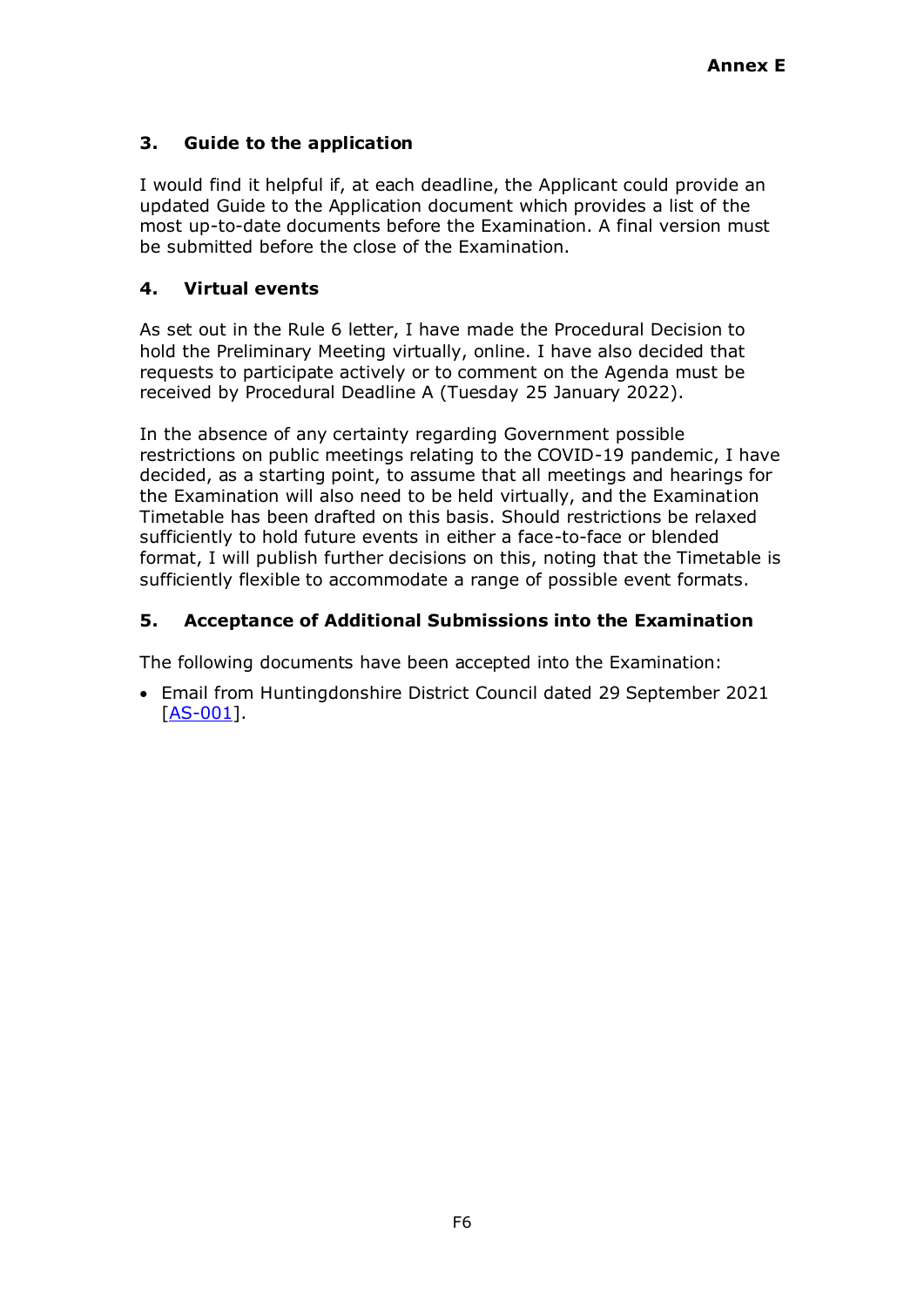## **Availability of Examination Documents**

The Application documents and Relevant Representations are available on the project webpage on the National Infrastructure Planning website:

[https://infrastructure.planninginspectorate.gov.uk/projects/east](https://infrastructure.planninginspectorate.gov.uk/projects/east-midlands/east-northants-resource-management-facility-western-extension/?ipcsection=docs)[midlands/east-northants-resource-management-facility-western](https://infrastructure.planninginspectorate.gov.uk/projects/east-midlands/east-northants-resource-management-facility-western-extension/?ipcsection=docs)[extension/?ipcsection=docs](https://infrastructure.planninginspectorate.gov.uk/projects/east-midlands/east-northants-resource-management-facility-western-extension/?ipcsection=docs)

All further documents submitted in the course of the Examination will also be published under the Documents tab at the above location.

### **The Examination Library**

For ease of navigation, please refer to the Examination Library (EL) which is accessible by clicking the blue button under the 'Documents' tab. The EL is updated regularly throughout the Examination.

The EL records and provides a hyperlink to:

- Each application document;
- each representation made to the Examination; and
- each Procedural Decision made by the ExA.

Each document is given a unique reference which will be fixed for the duration of the Examination. A hyperlink to each document on the project webpage is also provided. **Please use the unique reference numbers applied in the EL when referring to any Examination Documents in any future submissions that you make**.

#### **Electronic deposit locations**

Documents can be viewed electronically, free of charge, at the electronic deposit locations listed in the table below. Please note that you may need to bring a form of identification and register as a member/library member in order to use a computer at these locations.

The opening hours and availability of information technology set out in the table below may be subject to changes or limitations to address public health requirements as a result of Coronavirus (COVID-19). Bearing in mind the availability of the documents on the National Infrastructure Planning website and the effect of public health restrictions, please consider your need to attend these locations with care. Please check the current circumstances with the relevant locations before you attend.